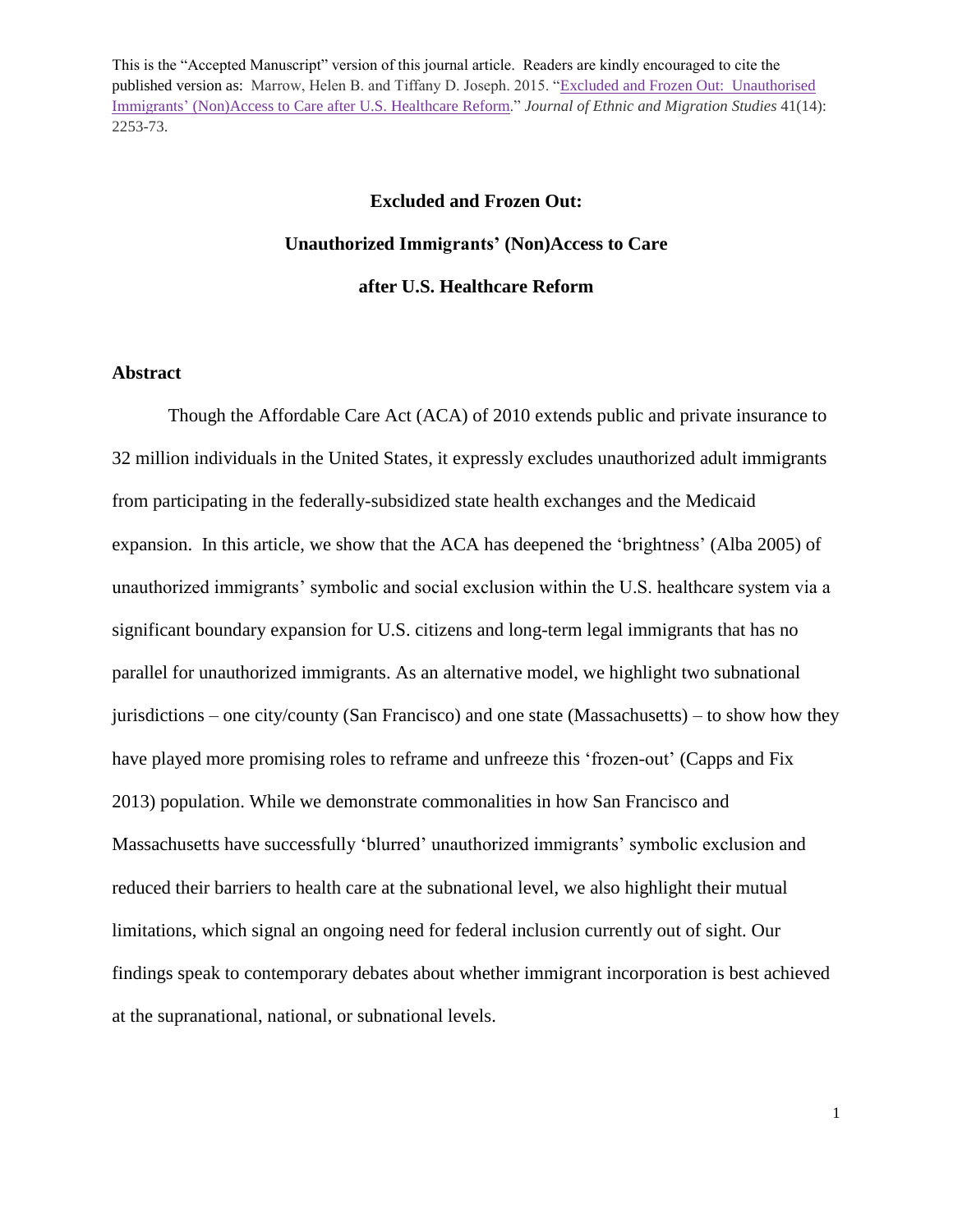### **Keywords**

immigration; unauthorized; immigration policy; health policy; ACA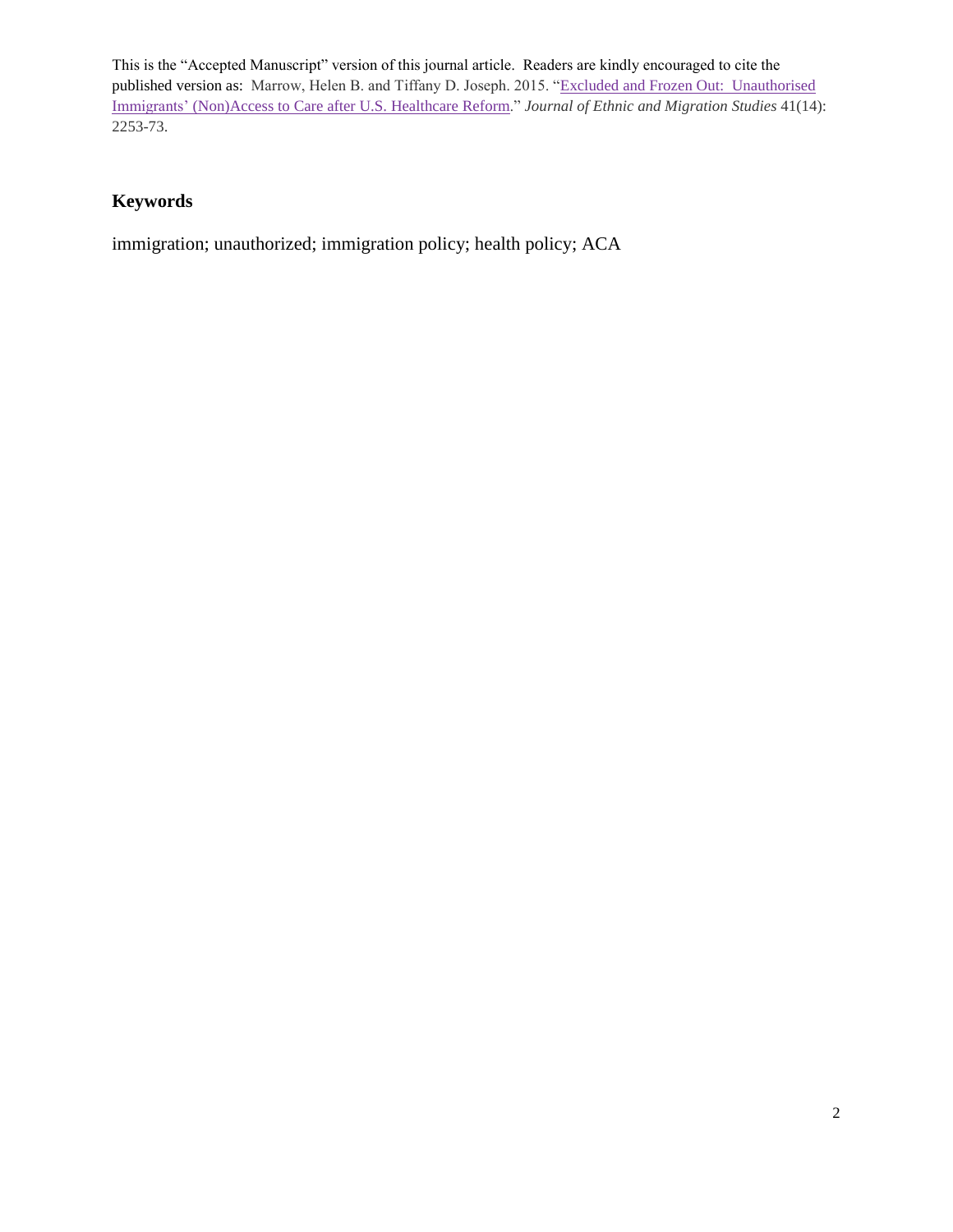#### **Introduction**

The 2010 Patient Protection and Affordable Care Act (ACA and colloquially known as 'Obamacare'), is 'arguably the most sweeping overhaul of the nation's [U.S.] health insurance system ever attempted' (Rosenbaum 2012, 67). Phased in gradually from 2010 to 2019 with the most significant provisions implemented in 2014, the ACA's objective is to promote greater healthcare equity by reducing the number of uninsured Americans, making insurance more affordable, and improving access to care (Ku 2010; Hall and Rosenbaum 2012; Kaiser Commission 2013). To meet this objective, the legislation expanded the federal Medicaid program that offers subsidized health insurance and created health insurance exchange  $marketplaces<sup>1</sup>$  where moderate-income individuals can purchase private insurance on their own or with federally-subsidized tax credits (Rosenbaum 2012).

However, not all individuals residing in the U.S. will benefit from the ACA, assome immigrants, particularly the unauthorized, are excluded from the policy. In this article, we employ the sociological literature on boundaries to argue that the ACA further institutionalizes the hostile political context toward immigrants that has been developing since the mid- $20<sup>th</sup>$ century. By expanding health coverage to many previously uninsured U.S. citizens and longterm legal immigrants, the ACA has generated a theoretically important *boundary shift* that produces an even stronger and clearer separation of unauthorized immigrants from the rest of the morally 'deserving' U.S. body politic in the healthcare domain (Alba 2005; Willen 2012).

We first provide an overview of the ACA, briefly outlining the policy and how citizenship status influences individuals' eligibility for insurance. Next, we delve into the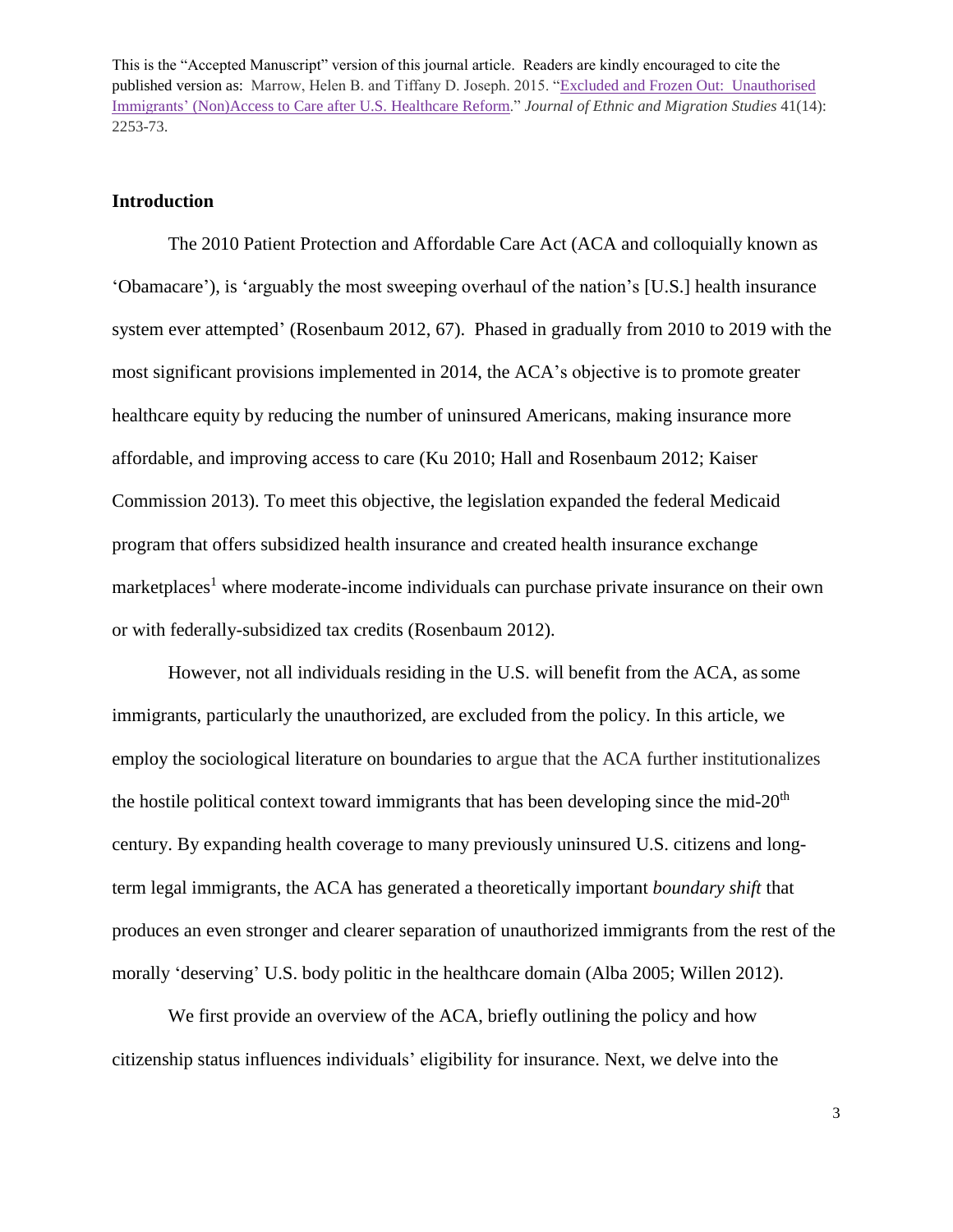sociological literature on boundaries to show how the ACA expands and further institutionalizes the symbolic and social boundaries that have been increasingly drawn around unauthorized immigrants. Third, we discuss an alternative strategy for tempering – or 'blurring', denoted by sociologist Richard Alba (2005) – unauthorized immigrants' exclusion via subnational 'nearuniversal' access programs in San Francisco and Massachusetts that *include* unauthorized immigrants. We highlight how both jurisdictions have reduced unauthorized immigrants' symbolic and social barriers to health care, but remain limited given unauthorized immigrants' federal exclusion. We conclude by addressing contemporary debates about whether immigrant incorporation is best achieved at the supranational, national, or subnational levels.

#### **Overview of ACA Exclusions for Unauthorized Immigrants**

The ACA marks a notable shift in the U.S. paradigm for medical insurance, moving from a model rooted in welfare-based traditions that once excluded many groups deemed unworthy for financial aid (i.e., childless adults) toward a new, broader 'national paradigm of near-universal coverage' (Ku 2010, 1176). If fully implemented, approximately 32 million adults and children – many low-income, medically underserved, and previously uninsured – could receive insurance by 2019, increasing the national coverage rate to 83-94 percent (Hall and Rosenbaum 2012). As of May 1, 2014, an estimated 20 million Americans had already gained coverage under ACA provisions, and the national uninsurance rate may have fallen to 13.4 percent, with further gains anticipated (Blumenthal and Collins 2014, 6).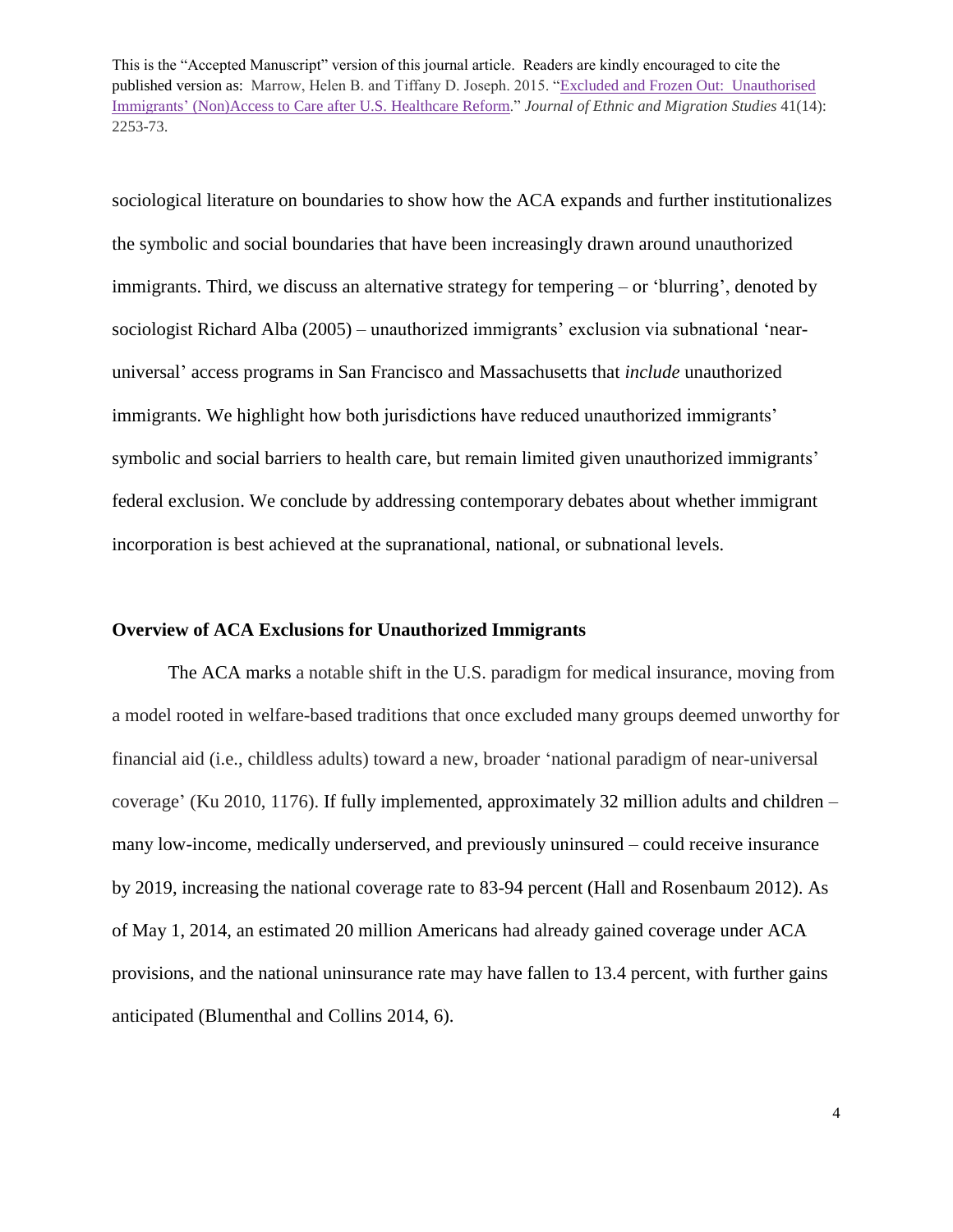Nonetheless, the ACA does not provide universal coverage. Individuals newly eligible for the Medicaid expansion will receive fewer services than those already eligible for Medicaid (Ku 2010). Individuals covered via the health exchanges still will not receive services (e.g., vision and dental care) that are not considered 'essential health benefits.' More importantly, an estimated 23 million people – about 8 percent of the nonelderly population – could remain uninsured due to being income-ineligible for subsidized coverage, encountering enrollment barriers, or experiencing lapses in eligibility and coverage (Hall and Rosenbaum 2012). Still others will be unauthorized immigrants, who comprise three percent of the total U.S. population and are the only group explicitly excluded from the ACA (Capps and Fix 2013). Unauthorized immigrants cannot participate in the federally-subsidized health exchanges *nor* the Medicaid expansion, even as they remain ineligible for regular Medicaid, to which their access has been denied since the 1970s (Schwartz and Artiga 2007; Buettgens and Hall 2011; Fox 2009, 2013; Capps et al. 2013; Daniels and Ladin forthcoming). <sup>2</sup> Unlike U.S. citizens and most legal immigrants, they cannot use their own money to purchase private insurance via the exchanges (Patel and McDonough 2010; Blumberg and Clemans-Cope 2012; Long, Stockley, and Dahlen 2012).

The situation is similarly harsh for nonimmigrants – the official terminology for students, visitors, and temporary guest workers – who are legally present but not legal permanent residents (LPRs). They too are ineligible for ACA benefits.<sup>3</sup> Similarly, recently-arrived LPRs are ineligible for most federal benefit programs, including public health insurance, due to a 5-year residency requirement enacted under 1996 national welfare and immigration reforms (Fox 2009,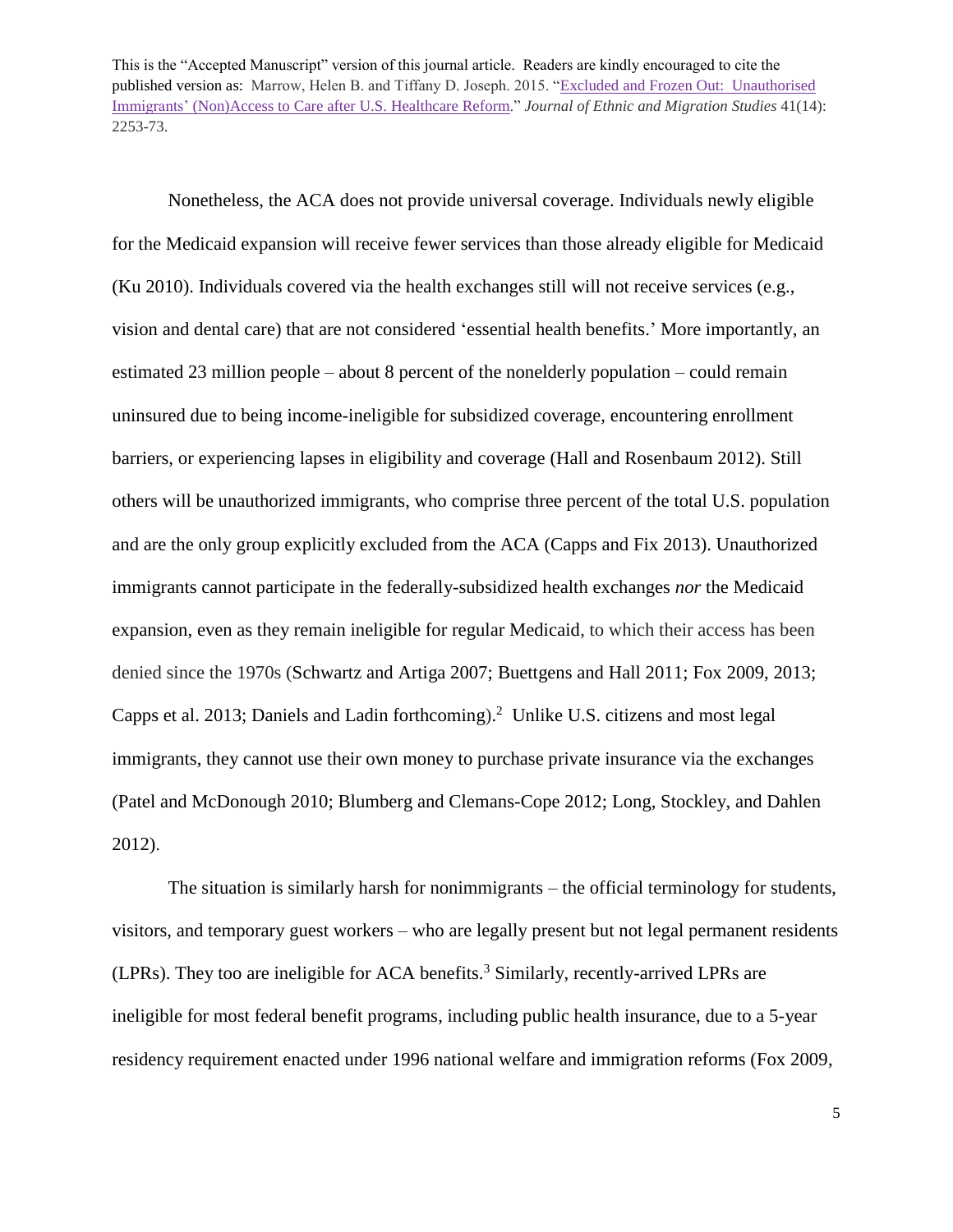2013; Viladrich 2012; Capps and Fix 2013). Thus, most immigrants face greater barriers to insurance coverage and health care than U.S. citizens and long-term LPRs (Ortega et al. 2007; Vargas-Bustamante et al. 2012). If they do not have coverage through a spouse, parent, or employer, their only options are to pay for services out-of-pocket or self-medicate (Menjívar 2002; Lee, Kearns, and Friesen 2010; Chavez 2012; Joseph 2013). The option of last resort is to rely on limited and 'categorically unequal' services at the nation's stressed safety-net hospitals and clinics, which immigrants are more likely than U.S. citizens to use (Light 2012; Portes, Fernández-Kelly, and Light 2012).

Many immigrants ineligible for ACA provisions are and likely will remain uninsured (Zuckerman, Waidman, and Lawton 2011; Capps and Fix 2013). Since approximately 71 percent of unauthorized adults lacked health insurance in 2011, representing 16 percent of total uninsured adults nationwide (Capps et al. 2013), the significance of the ACA's institutionalized exclusions cannot be underestimated. Some estimate that this population could constitute a full one third of the remaining 23 million uninsured by 2019 (Hall and Rosenbaum 2012; Mickey 2012),<sup>4</sup> although their proportion may be lower if new unauthorized migration continues to decline (Zuckerman, Waidman, and Lawton 2011).

## **Symbolic and Social Boundaries: Excluding the Unauthorized from U.S. Society and Health Care**

Academic interest in the concept of boundaries has increased in recent decades, with scholars examining how boundaries are (re)created, institutionalized, crossed, maintained, and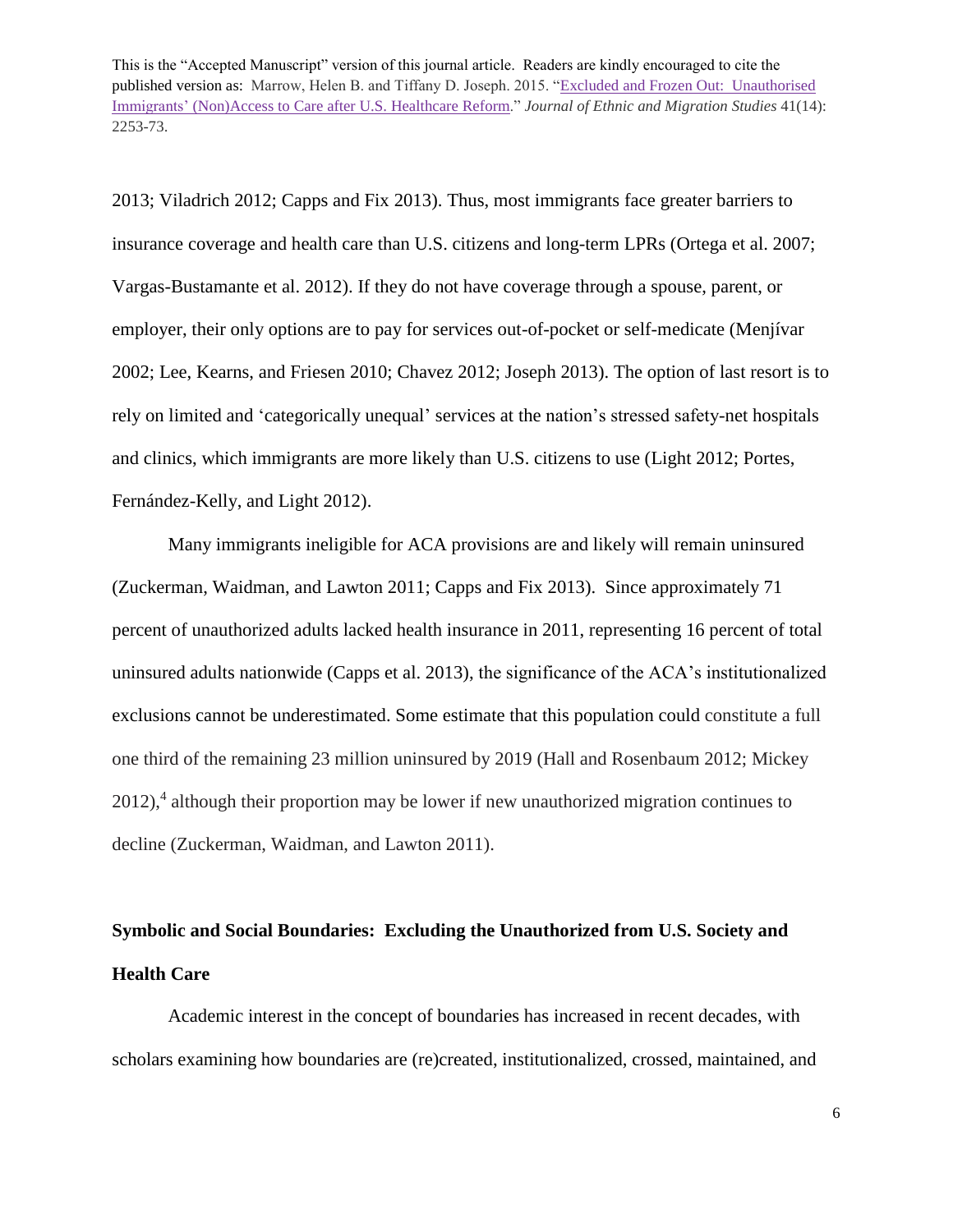dismantled at various levels (e.g., social, structural) and in various domains (e.g., class inequality, professions). Lamont and Molnár (2002) argue that the concept of boundaries is theoretically powerful because it 'captures a fundamental social process, that of *relationality*' between two or more groups, usually conceived of as 'us' versus 'them' (169, emphasis added).

Critical in this scholarship is the distinction between *symbolic boundaries* – distinctions social actors use to categorize objects, people, and practices – and *social boundaries* – 'objectified forms of social differences manifested in unequal access to and unequal distribution of resources (material and nonmaterial) and social opportunities' (Lamont and Molnár 2002, 168). According to Lamont and Molnár, symbolic boundaries are an essential medium through which people acquire status and monopolize resources over groups they perceive and classify as separate and dissimilar. If and when symbolic boundaries become widely agreed upon, they can be institutionalized as social boundaries, demarcating identifiable patterns of social exclusion. Often, symbolic boundaries enforce, maintain, or rationalize social boundaries, becoming so salient that they sometimes replace social boundaries.

Lamont and Molnár advocate three potential avenues in the research on boundaries, which are relevant to our analysis of unauthorized immigrants in the American healthcare system. First, they argue more attention could be paid to the interplay between symbolic and social boundaries by examining variation in the *properties* of boundaries such as their permeability, salience, durability, and visibility. Second, they argue more attention could be focused on the *mechanisms* associated with boundary activation, maintenance, transposition, bridging, crossing, and dissolution. Finally, they argue more attention could be paid to *cultural*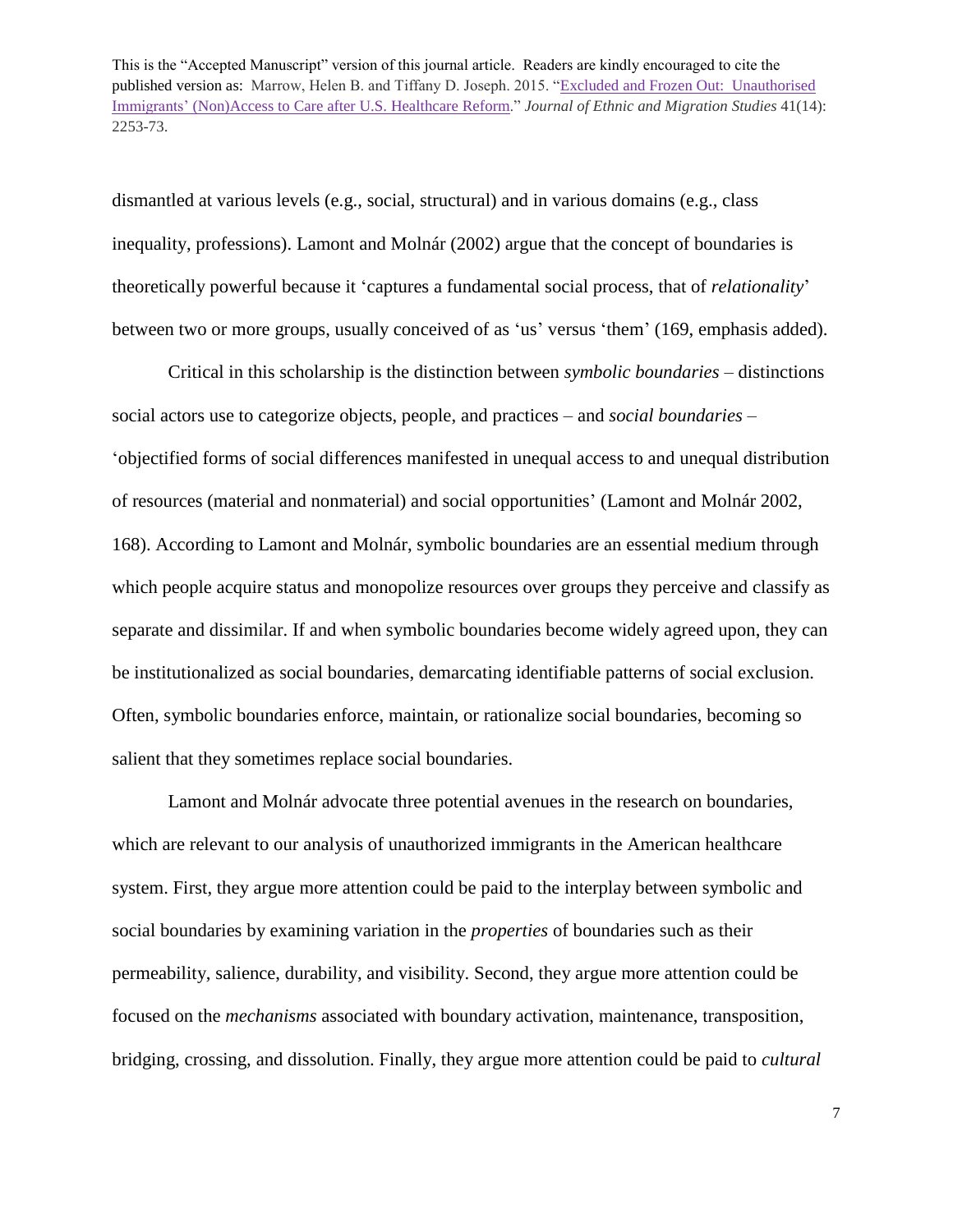*membership*, or, how social actors construct and classify groups as similar or different, by what metrics they do so, and how this shapes their relative understanding of their responsibilities toward their own versus other groups.

Sociologist Andreas Wimmer (2008, 2013) has filled some of these gaps through his study of ethnic boundary making. He argues that institutional structures, the distribution of power, and political dynamics may yield varying degrees of social closure, hierarchies, and inequality that influence the construction of boundaries between different ethnic groups in diverse societies. Wimmer (2008) suggests there are five strategies through which ethnic boundary making occurs: (1) *boundary expansion* – new people are included in a group from which they were previously excluded; (2) *boundary contraction* – some of those previously included in a group are ejected; (3) *boundary hierarchy transformation* – the hierarchy of ethnic categories is rearranged; (4) *boundary crossing* – an individual changes his/her categorical membership; and (5) *boundary blurring* – an individual emphasizes other social characteristics less important to the social boundary in question.<sup>5</sup>

We argue that although the symbolic and social boundaries excluding unauthorized immigrants in the U.S. healthcare system have been salient and visible for the past half century, they have become 'brighter' since passage of the ACA. Applying Wimmer's typologies, this 'brightening' has happened because an important *boundary expansion* has occurred for many citizens and long-term legal immigrants – including many non-elderly, racial minority, and poor Americans – who previously did not have access to affordable insurance. Through this expansion, what Alba (2005) defines as a *boundary shift* is occurring such that a boundary has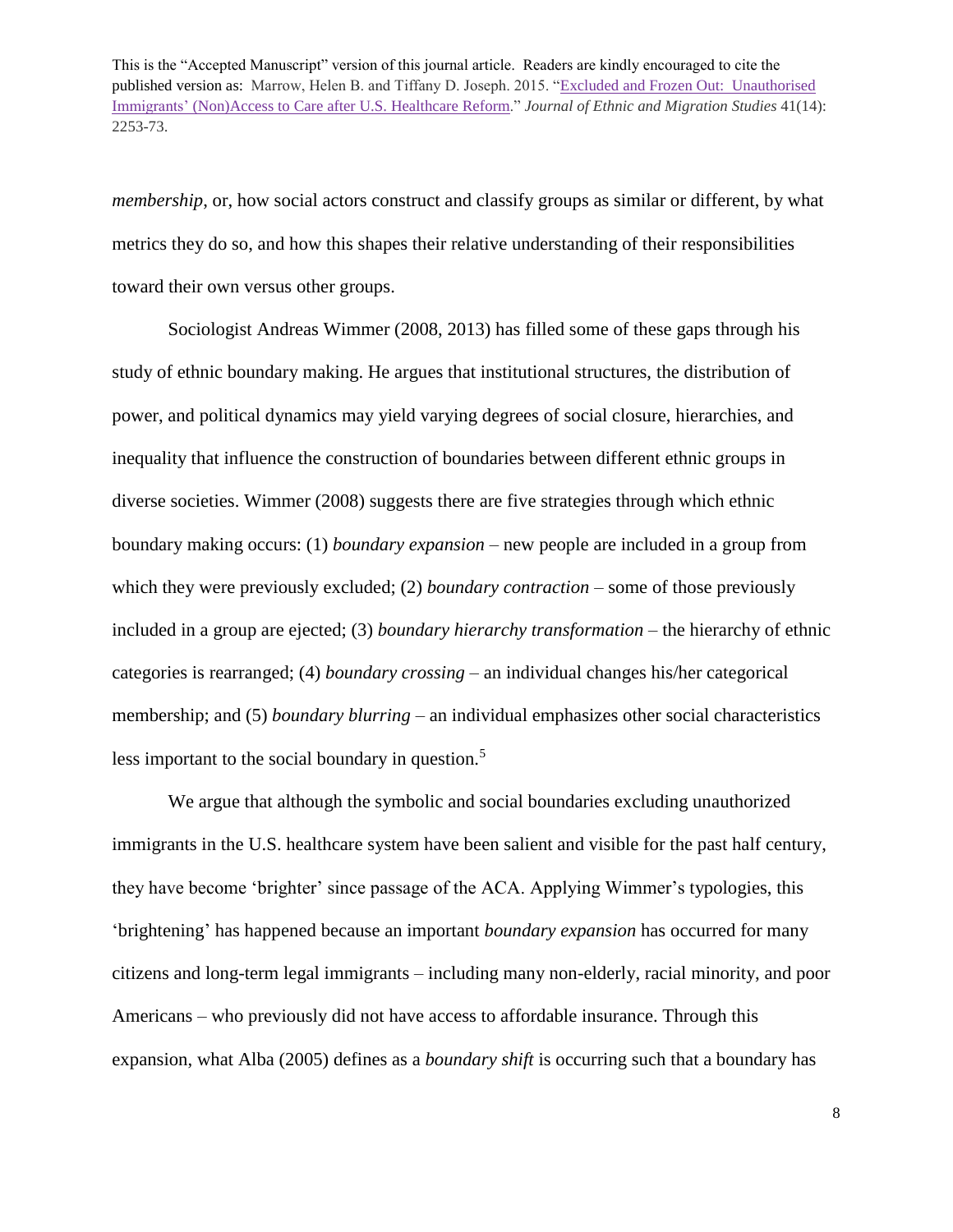been 'relocated' (23), as former outsiders are becoming insiders. The unauthorized will actually lose some of their historical access to coverage and care under the ACA. We briefly overview both trends before discussing our two subnational case studies.

#### *Intensifying Undeservingness in U.S. Society and Health Care*

 The unauthorized population was first created in 1882 with passage of the Chinese Exclusion Act, and grew after 1924 when the U.S. enacted numerical restrictions on immigration, established a land Border Patrol, and made 'entry without inspection' sufficient grounds for deportation (Ngai 2004). The social construction of an 'illegal' category was further consolidated in 1965-68 and 1976 when the U.S. terminated the *Bracero* agricultural guest worker program with Mexico while also imposing legal immigration limits on sending countries from the Western hemisphere. Consequently, new arrivals, particularly from Mexico, have increasingly had to enter as unauthorized immigrants (Massey, Durand, and Malone 2002; Ngai 2004). Current levels of unauthorized immigration have decreased amid a slackening American economy, increased immigration law enforcement, and expansion of new temporary guest worker visa programs since the mid-2000s. For the 11 million unauthorized immigrants already in the U.S., lack of legal status has become an important axis of social stratification, institutionalized both socially in restrictive immigration policy and rising levels of enforcement (Massey and Sánchez 2010) as well as symbolically in public opinion. Recent studies show that Americans' views of unauthorized immigrants are consistently more negative and punitive than those of legal immigrants (Kohut et al. 2006; Lee and Fiske 2006).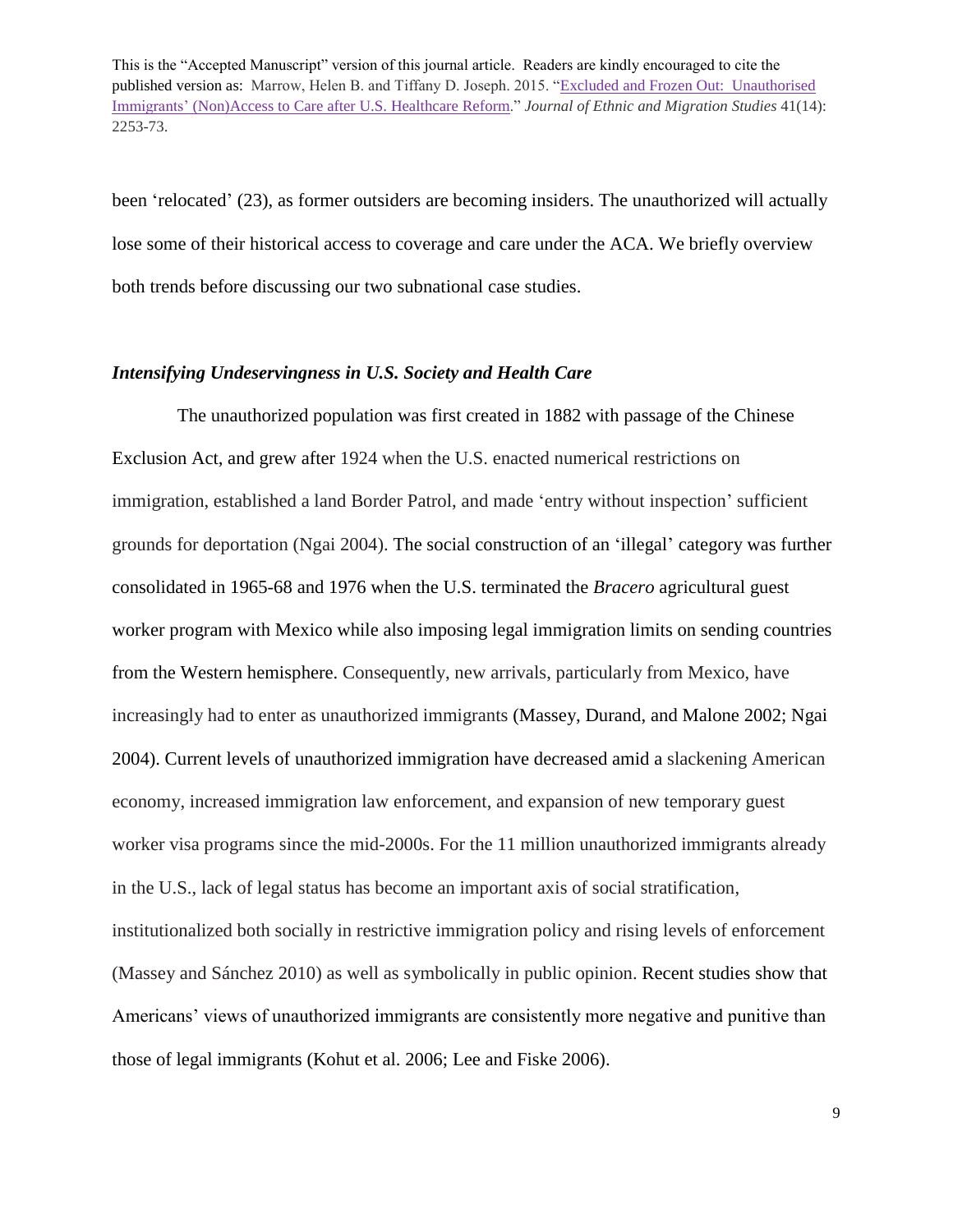The dominant vision of unauthorized immigrants as illegal, immoral, and undeserving of membership in the national body politic often 'brightly' divides them from more deserving legal immigrants (Yukich 2013). Sociologist Hana Brown has identified a prominent 'legality' collective action frame through which anti-Hispanic stereotypes rely solely on legal status categories as cultural markers of worth, 'demonizing illegal immigrants but espousing the virtues of legal immigrants' (2013, 293). When mobilized, this frame has significant discursive, organizational, and electoral consequences for policy outcomes – namely through claims-making possibilities and cross-racial organizing by *authorized* noncitizens – coupled with responsiveness among politicians to 'the emerging consensus in favor of legal immigrants' but the simultaneous scapegoating of illegal immigrants (309-10).

This growing symbolic and social exclusion is mirrored within the 'decidedly hostile' federal institutional arena of health care (Newton and Adams 2009), where documentation status yields unequal access to resources. Formal restrictions by documentation status were placed on federal benefits programs beginning in the mid-1970s (Fox 2009), yielding a *boundary contraction* that excluded unauthorized immigrants from social programs to which they were previously entitled. These restrictions have since intensified. The 1996 welfare and immigration reforms codified mid-1970s policymakers' hard line stance toward unauthorized immigrants while introducing a 5-year residency bar on recently-arrived legal immigrants, enacting a boundary contraction for them, too. Since those reforms, states can only extend public benefits to ineligible unauthorized and recent legal immigrants if they use state funds and enact specific legislation providing it (Newton and Adams 2009; Viladrich 2012; Warner 2012).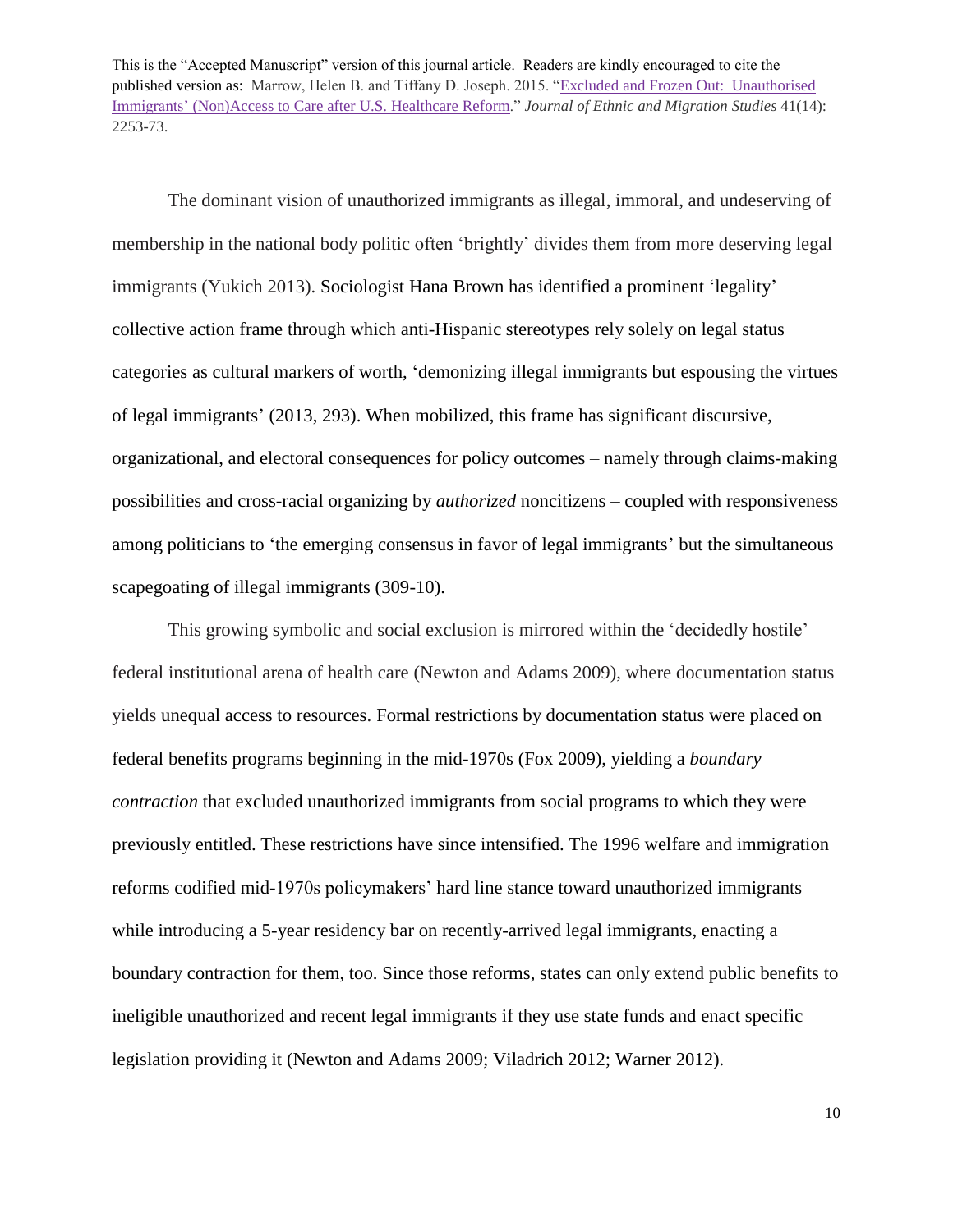Thus, unauthorized immigrants are 'brightly' excluded from all three realms that Willen (2012) identifies as important to the study of American health care: (1) the *moral* realm –strong conceptions of their undeservingness for treatment; (2) the *juridical* realm – stringently curbed rights, policies, and other formal entitlements to health care; and (3) the *empirical* realm – radically stunted access to care largely produced by moral and juridical exclusion (Schwartz and Artiga 2007; Siddiqi, Zuberi, and Nguyen 2009; Viladrich 2012). These three realms correspond fittingly with the model used by sociologists of boundaries. Symbolic boundaries have grown stronger and more negative over time (moral realm) and have become increasingly institutionalized as disentitling social boundaries (juridical realm). Together, such changes have generated exclusion in outcomes (empirical realm). Unauthorized immigrants have so little legitimacy in prevailing American political discourse today (Brown 2013) that policymakers working to craft and pass the ACA likely had to make strategic decisions to exclude them from its most visible provisions. 6 In the controversial context of healthcare reform, any attempt to include them may have been accurately perceived as a danger to its supporters' legitimacy and ultimate chances for success.

#### *Boundary Blurring and Brightening under the ACA*

Although the ACA further excludes unauthorized immigrants, the unauthorized have never been entirely excluded from access to insurance and care in the U.S. They can acquire private insurance through their own or a spouse or parent's employer or purchase private individual insurance (which is expensive, so few do). Competing ethical and political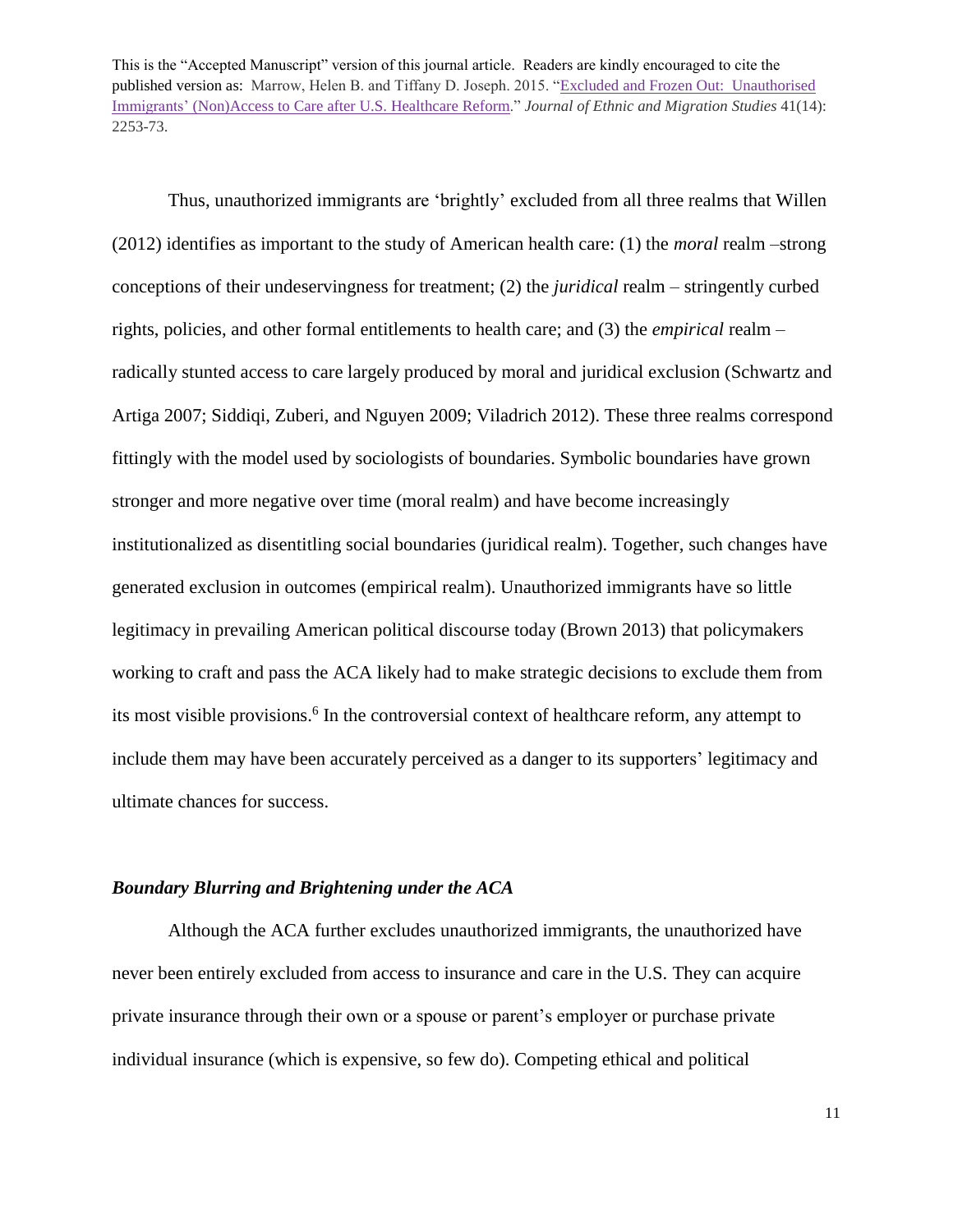perspectives toward serving unauthorized immigrants have been incorporated into policy debates (Viladrich 2012; Daniels and Ladin forthcoming), resulting in allocation of federal funds to select healthcare institutions for treating 'deserving' populations like pregnant mothers, the elderly, and children, with unauthorized immigrants included (Marrow 2012a, 2012b; Mickey 2012; Warner 2012).

This system includes three avenues through which unauthorized immigrants have historically found access to care. First, the Emergency Medical Treatment and Labor Act (EMTALA), passed in 1986, requires hospitals receiving federal funds to stabilize emergency conditions regardless of any patient's ability to pay (Matthew 2012; Warner 2012). Second, the Disproportionate Share Hospital (DSH) Program, also established in 1986, increased Medicaid payments to hospitals serving many Medicaid and uninsured patients, allowing them to subsidize care to Medicaid and indigent patients, including unauthorized ones (Warner 2012). <sup>7</sup> Third, the national system of federally-qualified healthcare centers (FQHCs), the principal source of primary health care for the nation's officially designated 'medically underserved populations' (including uninsured and unauthorized ones) since the 1960s, has reduced ethno-racial disparities in health outcomes (Mickey 2012; Portes, Fernández-Kelly, and Light 2012; Searles 2012).<sup>8</sup>

Though the ACA excludes unauthorized immigrants from its insurance provisions, it increases federal funding by \$22 billion over five fiscal years to FQHCs. This represents the *only* way unauthorized immigrants are included within and may potentially benefit from the ACA (Mickey 2012; Warner 2012). This will benefit unauthorized immigrants who live near such centers if they can navigate the bureaucratic forms, eligibility requirements, and waiting lines.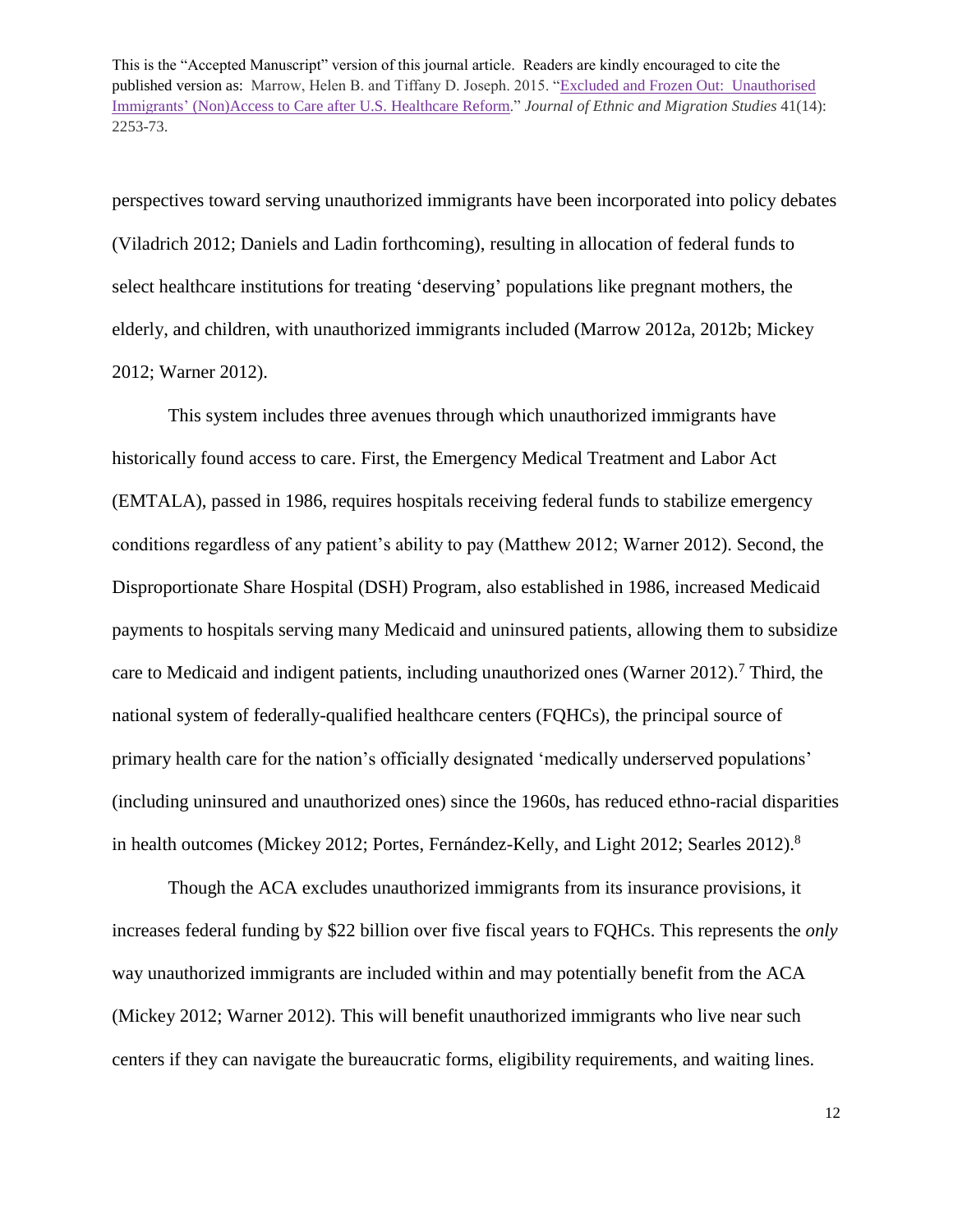Currently FQHCs are only located in one-quarter of the areas designated as medically underserved and provide primary, preventive, and some specialty services. Patients must go elsewhere for specialty care unavailable in FQHCs (Mickey 2012). The requirements for proving income and residency eligibility, combined with low fee-for-service costs, are *de facto* barriers that keep many unauthorized immigrants away (Portes, Fernández-Kelly, and Light 2012; Marrow 2012a, 2012b; Konczal and Varga 2012). For those unauthorized immigrants who do make it inside, Deeb-Sossa (2013) and López-Sanders (2013) show that gatekeeping and brokerage processes generate inequality and churning across the system, limiting progress in outcomes. Finally, some scholars worry that expanded FQHC funding may highlight unauthorized immigrants' use of services, leading to greater public scrutiny and political backlash (Mickey 2012). Others worry that FQHCs' rationalization of healthcare delivery and new demands generated by the Medicaid expansion will weaken FQHCs' ability to treat the unauthorized alongside newly-eligible Americans (López-Sanders 2013).

In contrast, ACA policymakers assumed that DSH payments would be unnecessary as more Americans became insured. Consequently, decreases in DSH funding to safety-net hospitals are occurring as health reform is being implemented. So despite increases in funding toward preventive care in FQHCs, some scholars worry that most safety-net hospitals will have fewer resources to serve the uninsured, particularly in specialty and emergency situations (Zuckerman, Waidman, and Lawton 2011; Gusmano and Thompson 2012; Capps and Fix 2013).

#### **Inclusive Devolution: Envisioning the Unauthorized within State and Local Body Politics**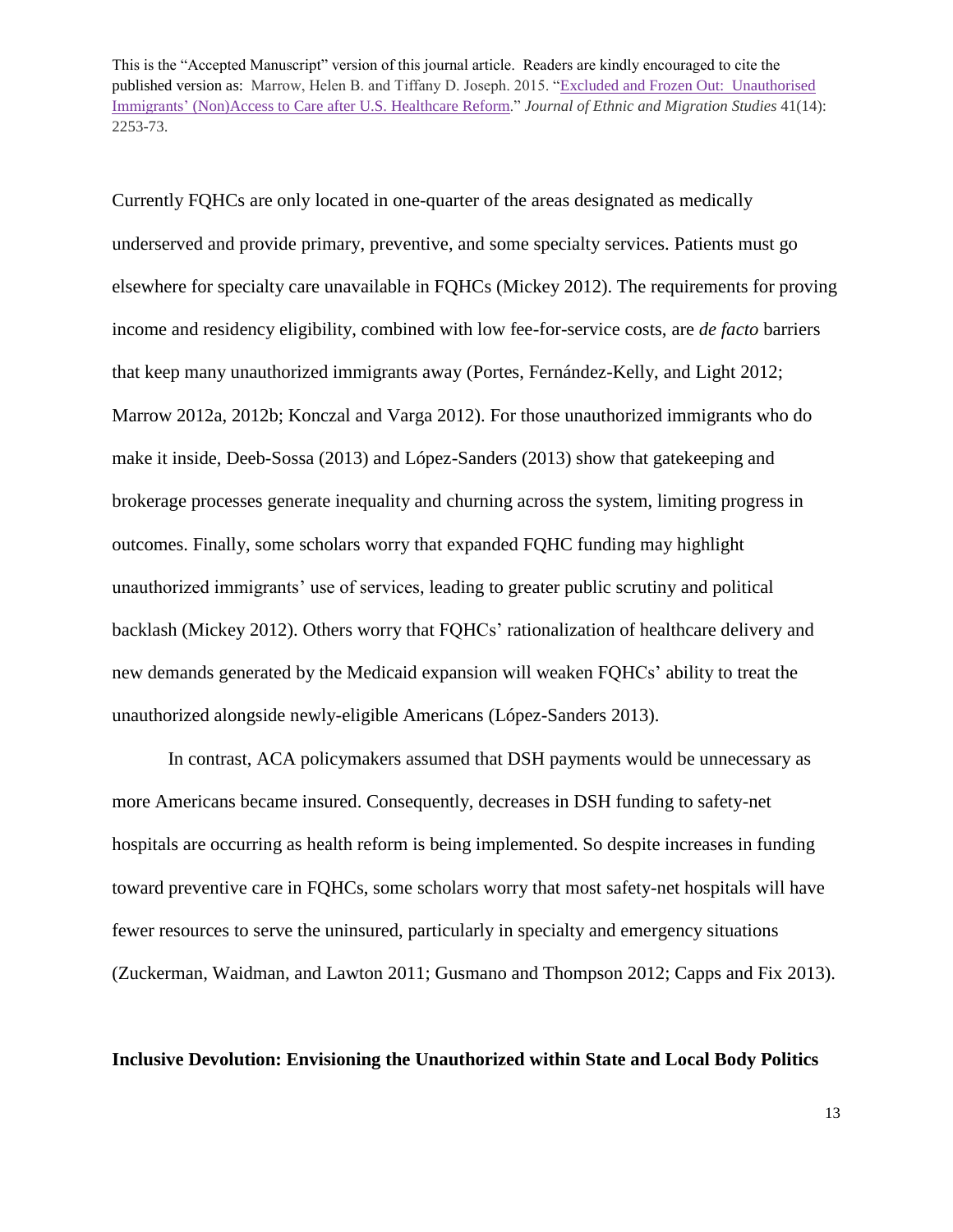Linking these trends to the boundaries literature, we argue that the American state has sharpened the distinctions, both legal and social, between unauthorized immigrants and others, 'brightening' the symbolic and social exclusion of the former. The ACA is a formal juridical mechanism that further institutionalizes their national-level exclusion by turning previously uninsured U.S. citizens and long-term legal immigrants into healthcare 'insiders.' This process makes unauthorized immigrants more visible among the remaining uninsured.

However, with comprehensive federal immigration reform stalled in Congress, U.S. scholars have documented an intensification of local and state efforts at immigration policymaking (Newton and Adams 2009; Hopkins 2010; Varsanyi 2010). Even if future federal reform passes, state and local jurisdictions will play a crucial role in implementation. As Crul and Schneider (2010) argue, 'institutional contexts' vary widely across countries and cities, exhibiting pragmatic ways of responding to their immigrant populations and tangible influences on immigrants' participation and belonging. In Crul and Schneider's view, examining 'comparative contexts of integration' – particularly how various institutions like labor markets and legal policies are arranged – is key to identifying the underlying processes, degrees, and consequences of incorporation for immigrants into a nation-state or locality. Because health care qualifies as an institution within their 'context of integration' model, we heed their call to 'look at the national and local "institutional arrangements" facilitating or hampering [immigrants'] participation and access, reproducing inequality' (1259). Specifically, we draw on data from healthcare providers and immigrants in two subnational jurisdictions – one city/county (San Francisco) and one state (Massachusetts) – to show how both have developed institutional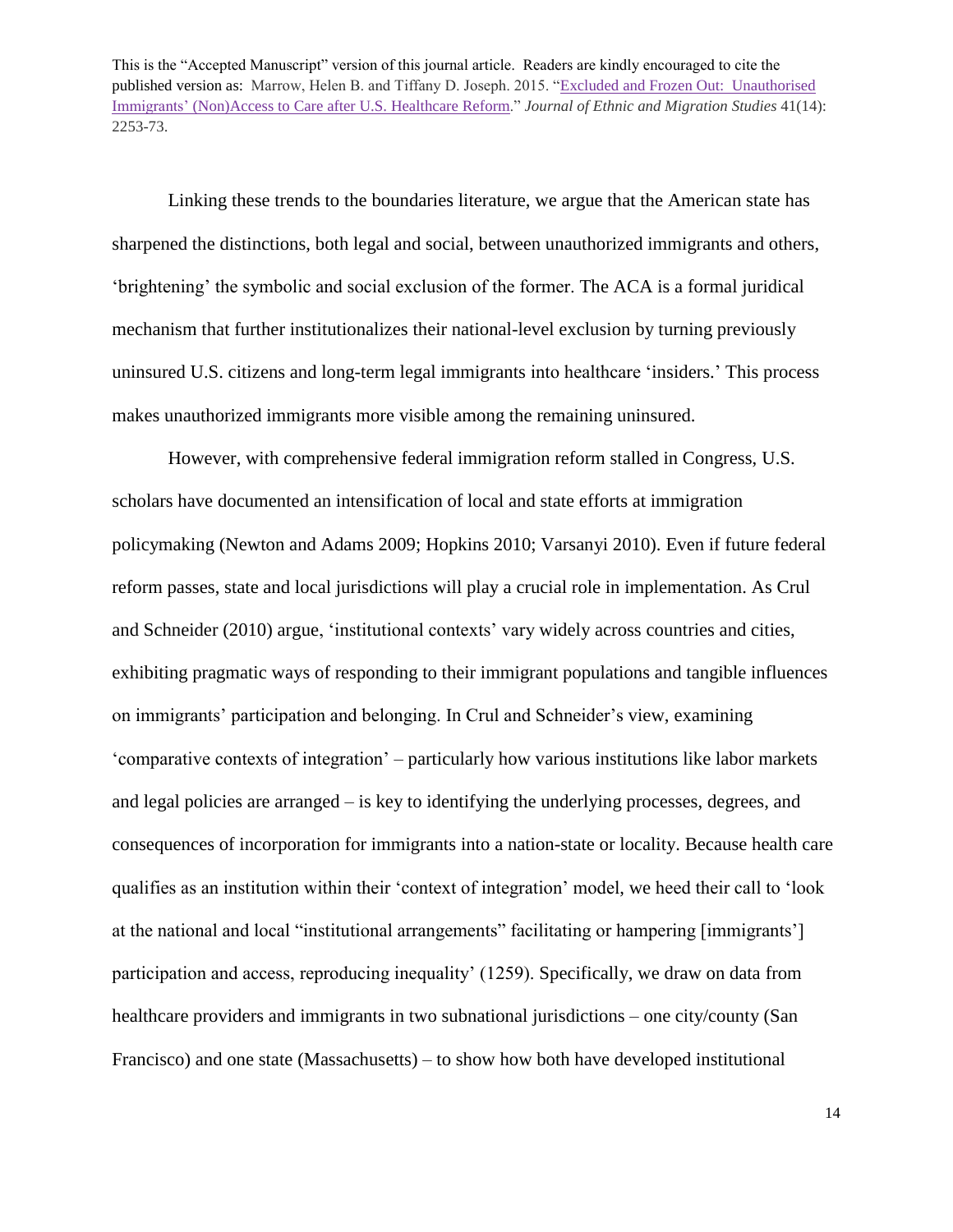arrangements that have 'blurred' unauthorized immigrants' symbolic exclusion and reduced their healthcare barriers. We also highlight their mutual limitations, demonstrating that both jurisdictions' institutional arrangements remain imperfect substitutes for a more inclusive national-level one.

#### **Data and Methods**

Data come from two qualitative case studies that the authors individually conducted in San Francisco, California and Boston, Massachusetts. From May to September 2009, Marrow interviewed 36 safety-net healthcare providers and staff working in a large, residency-training, outpatient clinic associated with the integrated city and county of San Francisco's public safetynet hospital, hereafter called Hospital Outpatient Clinic (HOC) (a pseudonym). HOC provides comprehensive primary care services and select specialty services and serves a diverse patient population of low income, uninsured, and racial/ethnic minority individuals. Respondents were recruited using purposive and snowball sampling, and included a range of providers (i.e., professional physicians, non-physician staff) who provide care to unauthorized immigrants. Marrow also interviewed 18 safety-net providers and staff from other hospital clinics and departments, a Latino-oriented FQHC, and a Latino day labourer-oriented free clinic to explore their perceptions of how unauthorized immigrants interact with HOC providers and staff.

From September 2012 to June 2013 in Boston, Joseph interviewed 31 adult Brazilian and Dominican immigrants; a range of 19 healthcare professionals (i.e., physicians, social workers, medical interpreters) at a multisite hospital system with a reputation for providing quality health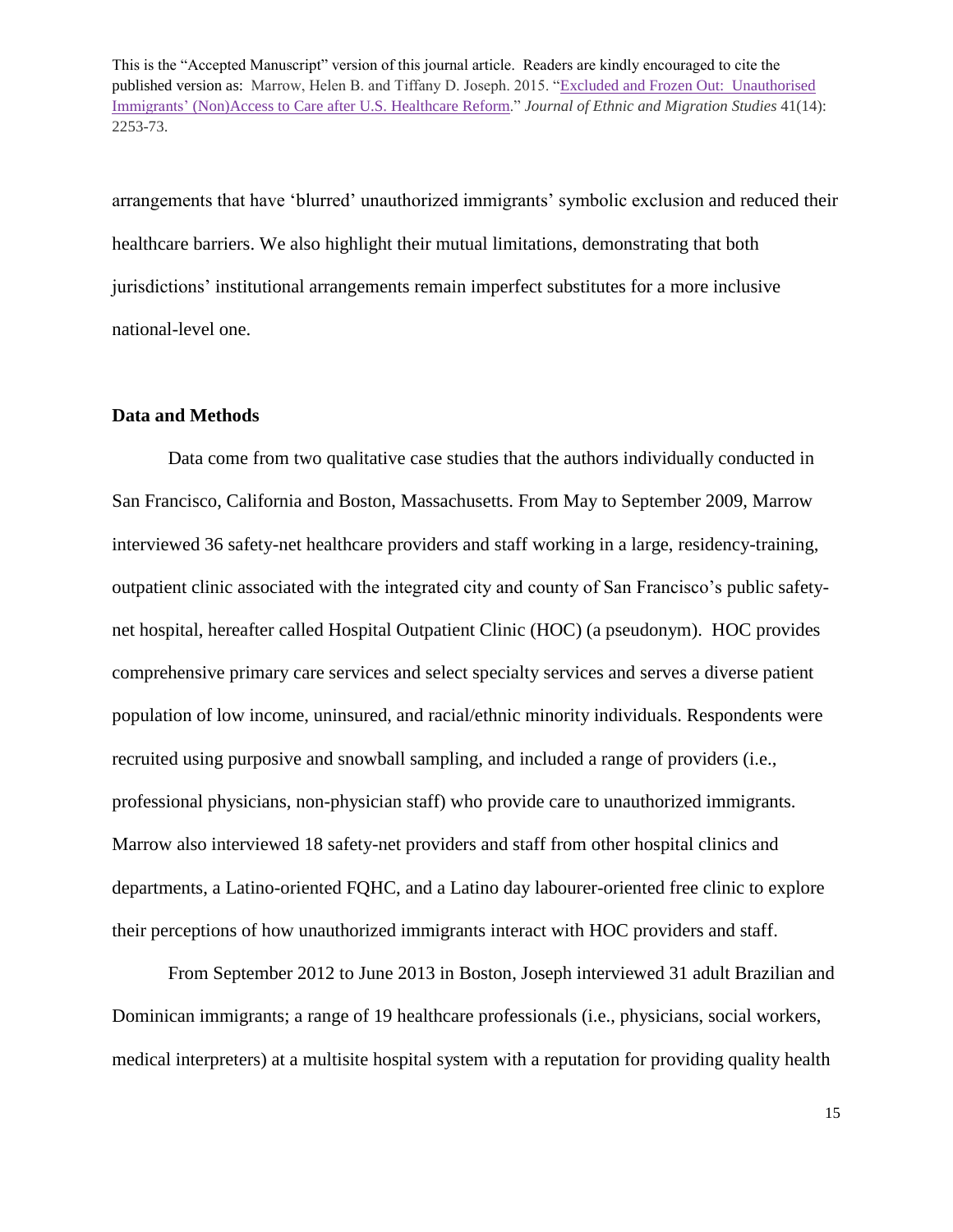care to minority and uninsured populations, referred to by the pseudonym Boston Health Coalition (BHC) (a pseudonym); and 20 immigrant and health organization employees. Purposive and snowball sampling were used to obtain diversity in gender and legal status among the immigrant sample and to interview healthcare professionals and employees at organizations serving (primarily Latino) immigrant and minority populations.

Interviews in both case studies queried how legal status influences immigrants' health coverage options, and how institutional and contextual factors pertaining to San Francisco's (2007) and Massachusetts' (2006) near-universal healthcare policies shape immigrants' experiences with their respective healthcare systems. Interviews also explored providers and organizations' beliefs and actions toward immigrant patients and constituencies. In both projects, interviews lasted on average 60 minutes and were conducted in English, Spanish, or Brazilian Portuguese. All interviews were audio-recorded, transcribed, cleaned, coded, and analysed using ATLAS.ti (SF study) and NVivo (Boston study), two qualitative analysis software programs. To ensure anonymity, all names and identifying characteristics of individual respondents have been changed. Human subjects' approvals were obtained from each author's respective institution, and both authors also analysed publicly available data on federal/local immigration and health policy.

#### **Recategorization in San Francisco**

In San Francisco, local officials have allocated substantial funds to the city's public safety-net infrastructure and enacted measures that separate lack of legal status from the provision of public benefits, including an official 'sanctuary' policy and a Municipal ID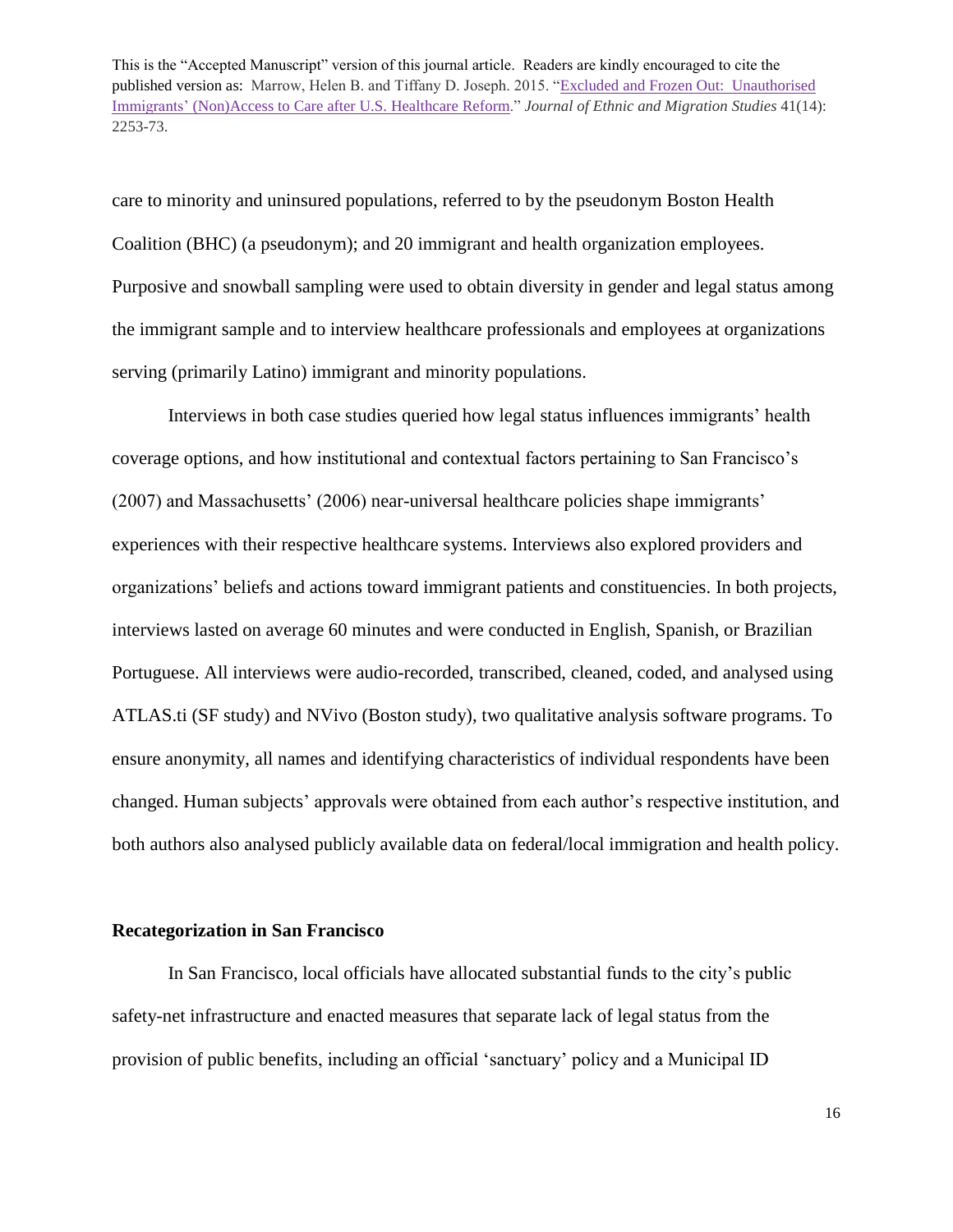ordinance.<sup>9</sup> The city enacted Healthy San Francisco (HSF) in 2007 to provide 'universal access' to primary medical care at certain hospitals (only one in 2009) and FQHCs for *all* local resident adults ages 18-65 with incomes under 500 percent of the federal poverty level (FPL) who were ineligible for other forms of public coverage. Income and local residency, rather than documentation status, were the main criteria for HSF eligibility and inclusion. Participation was free for city residents with incomes under the federal poverty line. Otherwise, it was based on designated quarterly participation and point of service-fees (Katz 2008; Dow, Dube, and Colla 2009).<sup>10</sup> By 2011, almost two thirds of the city's uninsured were covered through HSF, the total uninsurance rate dropped to three percent, and patient satisfaction was high (Grady 2011).

This inclusive local policy effectively 'recategorized' unauthorized immigrants as people located *within* the city's conception of 'we' (Matthew 2012). Unlike the national ACA, HSF represents a boundary expansion that gives uninsured city residents, *including* unauthorized immigrants, greater access to care. Marrow (2012a, 2012b) found that HSF has had profoundly positive symbolic and social effects. Symbolically, it legitimates local safety-net providers' views of unauthorized immigrants as morally deserving patients. According to clerical worker Shana, the city's political and HOC's institutional emphasis on 'treating everyone, of all groups' tempers providers' expressions of fiscal resentment toward unauthorized immigrants through recategorizing unauthorized immigrants as 'insiders, and part of my community' instead of as 'those people.' In medical resident Eduardo's words:

Voicing a view of unauthorized immigrants as 'undeserving' within the San Francisco safety-net is taboo. Thanks to a strong and inclusive institutional culture, while you hear those things at the margins, the general reaction would be for people to say, 'We don't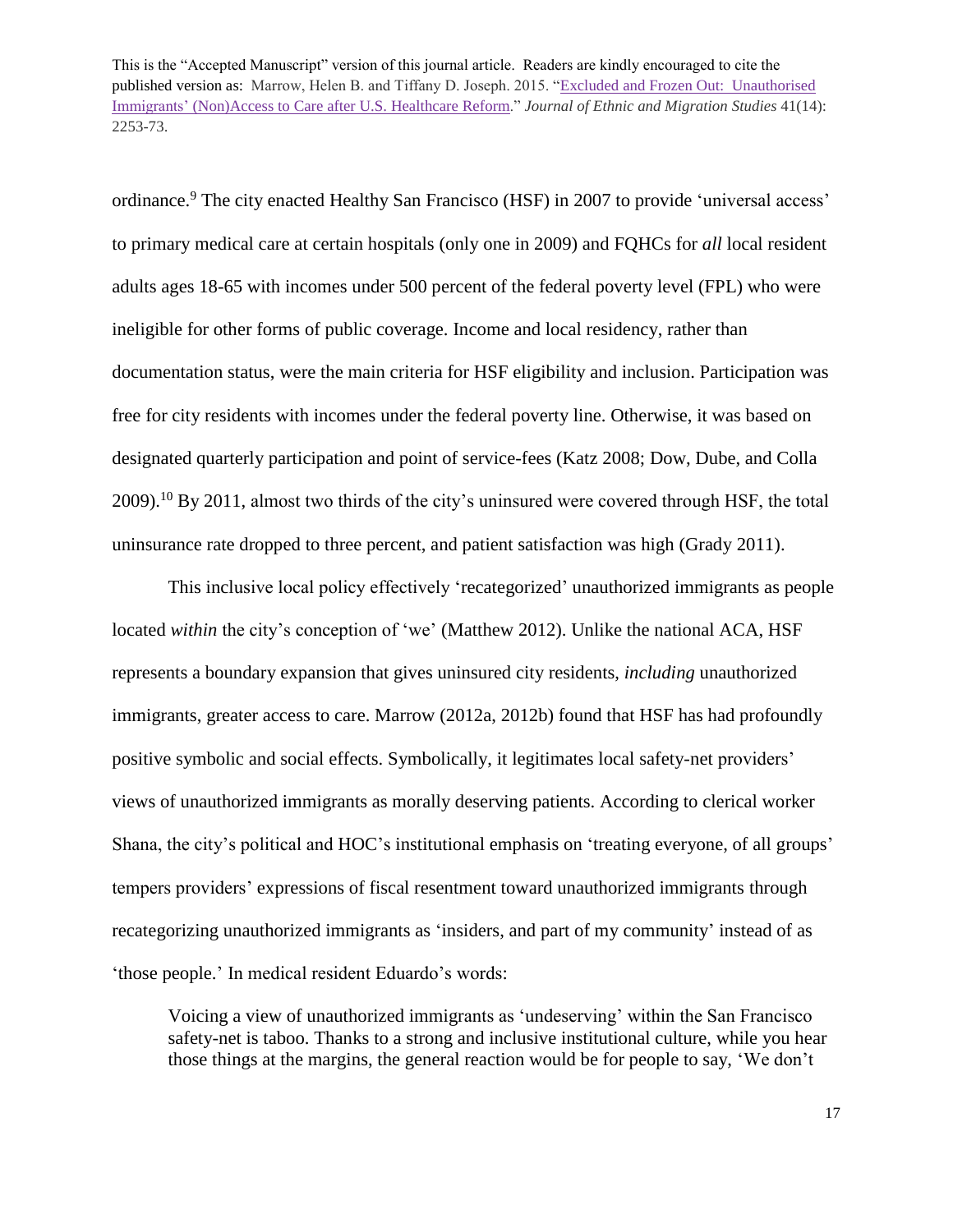say that kind of thing here.' I think you would be reprimanded for it and seen as someone negative.

Socially, HSF reinforces a documentation-status-blind environment, reduces the fears

that unauthorized immigrants exhibit about accessing care, and increases patient-provider trust.

HSF's funding structure also allows providers to effectively marshal primary-care resources for

their patients without having to ask about documentation status. For nurse practitioner Sarah:

There's just once in a while something you can't do. And I feel lucky that I don't really care [about documentation status]. It doesn't, you know, for the most part it doesn't really affect what we can do for people.

Physician Mary also agreed that providers:

Often don't know [legal status] because we are very lucky in San Francisco in having no [legal or financial constraints placed on us] for anything we can provide on-site [at the public safety net hospital] to anyone who lacks health insurance.

These same providers noted that without inclusive HSF policy and funding that currently allows them to 'look past' their patients' legal statuses, they would probably inquire about patients' documentation status to determine what benefits they have access to. HOC providers were adamant that local policy and funding were critical for creating a safe hospital context, reassuring applicants that documentation status was only required to determine plans and payers (never for disqualification purposes), and connecting eligible patients to services in the system.

However, this recategorization has limits. Formally, as only a 'universal access' model, HSF remains categorically unequal (Light 2012) to other forms of public and private health insurance in California. It also only includes primary care provided by participating healthcare institutions and does not cover certain specialty care services (i.e., dental, vision) or other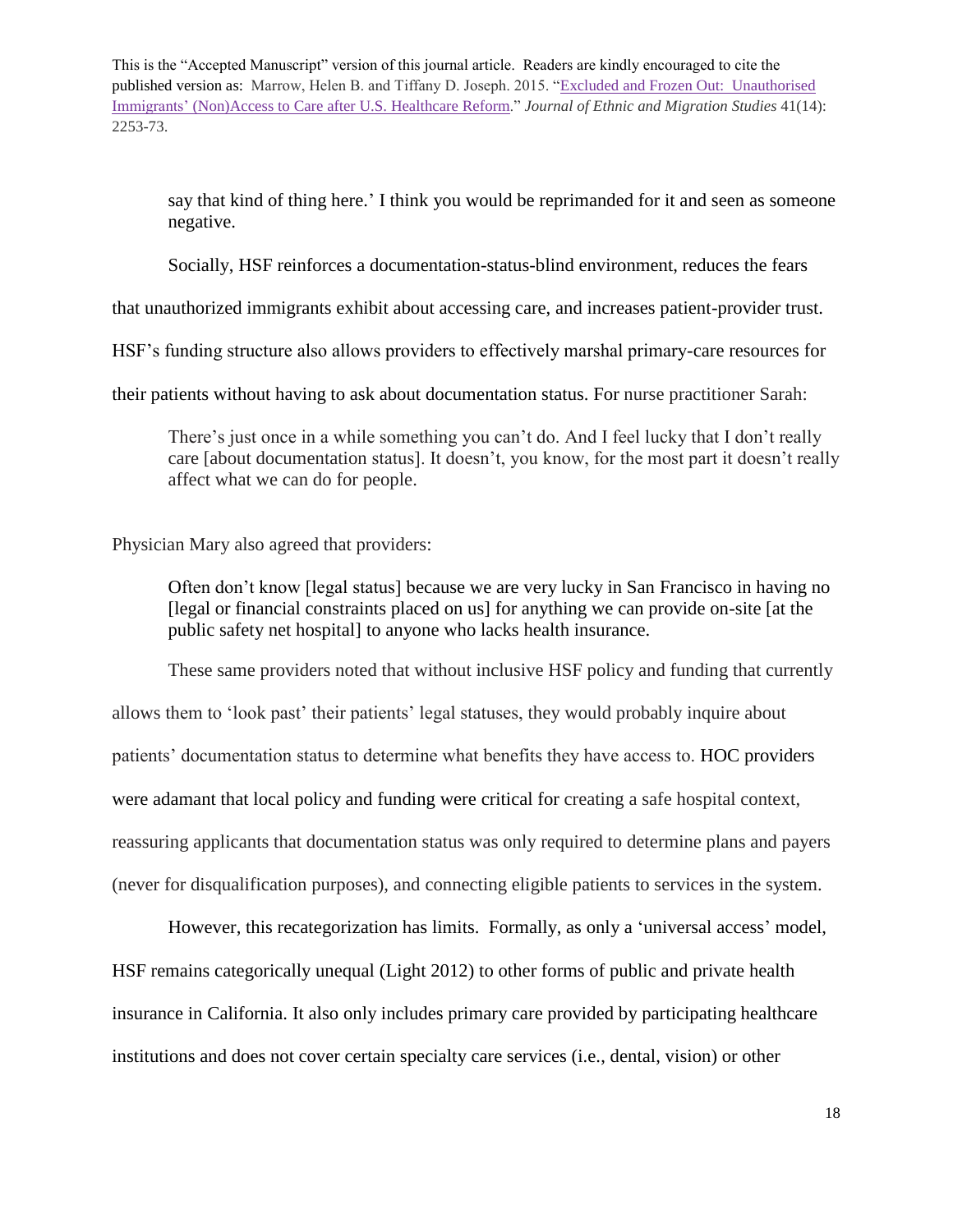ancillary 'social support' services (i.e., disability, hospice). Unauthorized immigrants' access to these services lies outside the domain of San Francisco policy and continues to be delimited by restrictive federal and state polices. When moving across junctures between primary, specialty, and ancillary care, HOC providers reported that the resources they can offer to unauthorized patients gets restricted. Subsequently, their ability to 'ignore' patients' illegal status in their caregiving disappears. Physician Elena is:

Able to provide [a] standard of care for the majority of my patients who are chronically ill. For the small group of patients who do become sicker than that level, severely enough ill, or have the wrong thing, lack of legal status suddenly matters because they [doctors] just can't get care and it becomes really hard [to get them care], depending on what the service is.

Providers like Elena see clear patterns of blocked access swiftly emerge for unauthorized patients as they move in to the realms of specialty care and ancillary services not covered by federal, state, or local monies. In these situations, HOC providers report going into advocacy mode to link their unauthorized patients to care. But as medical resident Laura explained, their success is 'voluntary and discretionary' rather than systemic. Many times their hands are simply tied.

Informally, providers also recounted seeing complex documentation steps exclude some unauthorized immigrants from accessing the care to which they are theoretically entitled. HSF requires proof of local San Francisco residency, proof of low income, *and* denial from Medi-Cal, the state's Medicaid program. The first two are often difficult for the unauthorized to provide and understand if they speak a different language (Portes, Fernández-Kelly, and Light 2012); the latter creates fear and confusion. In registered nurse Catarina's words: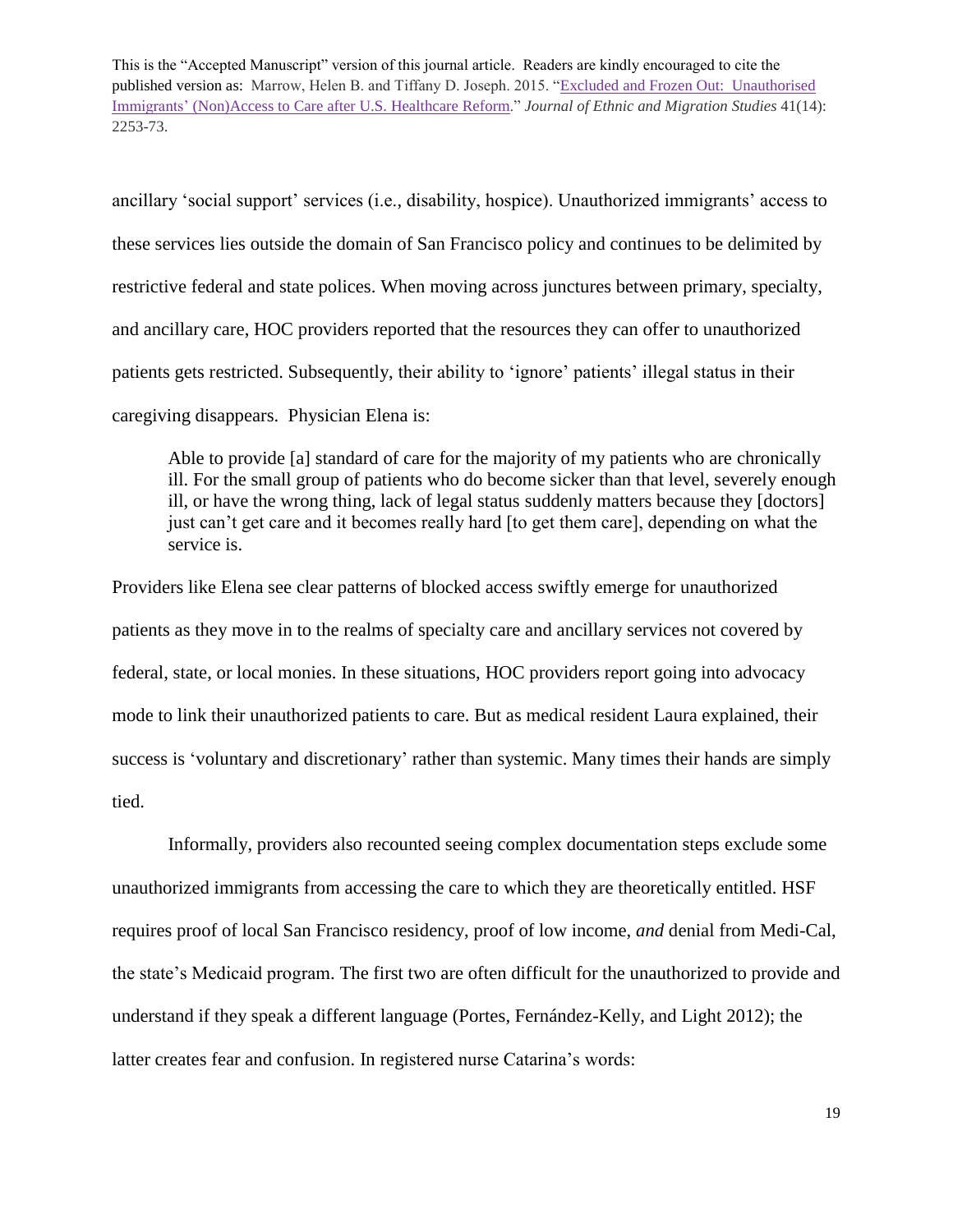Even if Healthy San Francisco and [this hospital] may not do anything with that information, if you're undocumented and you know that there's a possibility you could get deported, there is wariness to submit all this documentation or have to come up with it. So, it may not be meant as a barrier but it definitely is serving as one.

#### **Recategorization in Massachusetts**

While Healthy San Francisco is a city/county-level program, Massachusetts provides a state-level example of inclusive health reform. In 2006, Massachusetts became the first U.S. state to enact near-universal health reform by requiring all eligible state residents to have insurance coverage, expanding Medicaid coverage for eligible low-income residents, and establishing a statewide health exchange for moderate-income residents (Long, Stockley, and Dahlen 2012; Long, Stockley, and Nordahl 2013). The reform was lauded, becoming the model for the 2010 national ACA (Patel and McDonough 2010; Long, Stockley, and Dahlen 2012).

Though the Massachusetts reform primarily targeted U.S. citizens, it extended some benefits to immigrants. Unlike the ACA, it allowed income-eligible legal immigrants with less than five years residency to qualify for the state-funded Commonwealth Care program, which provided subsidized private insurance to moderate-income citizens and legal immigrants via the state health exchange (Joseph forthcoming).<sup>11</sup> Furthermore, although unauthorized immigrants were ineligible for *federally-subsidized* coverage under Massachusetts health reform (Wilson 2008), the state made an explicit decision to maintain its *state-funded* safety net program – now known as the Health Safety Net (HSN). Under HSN, remaining uninsured residents of any documentation status with incomes below 400 percent FPL could access health coverage and care at certain hospitals and FQHCs (Wilson 2008; Patel and McDonough 2010).<sup>12</sup>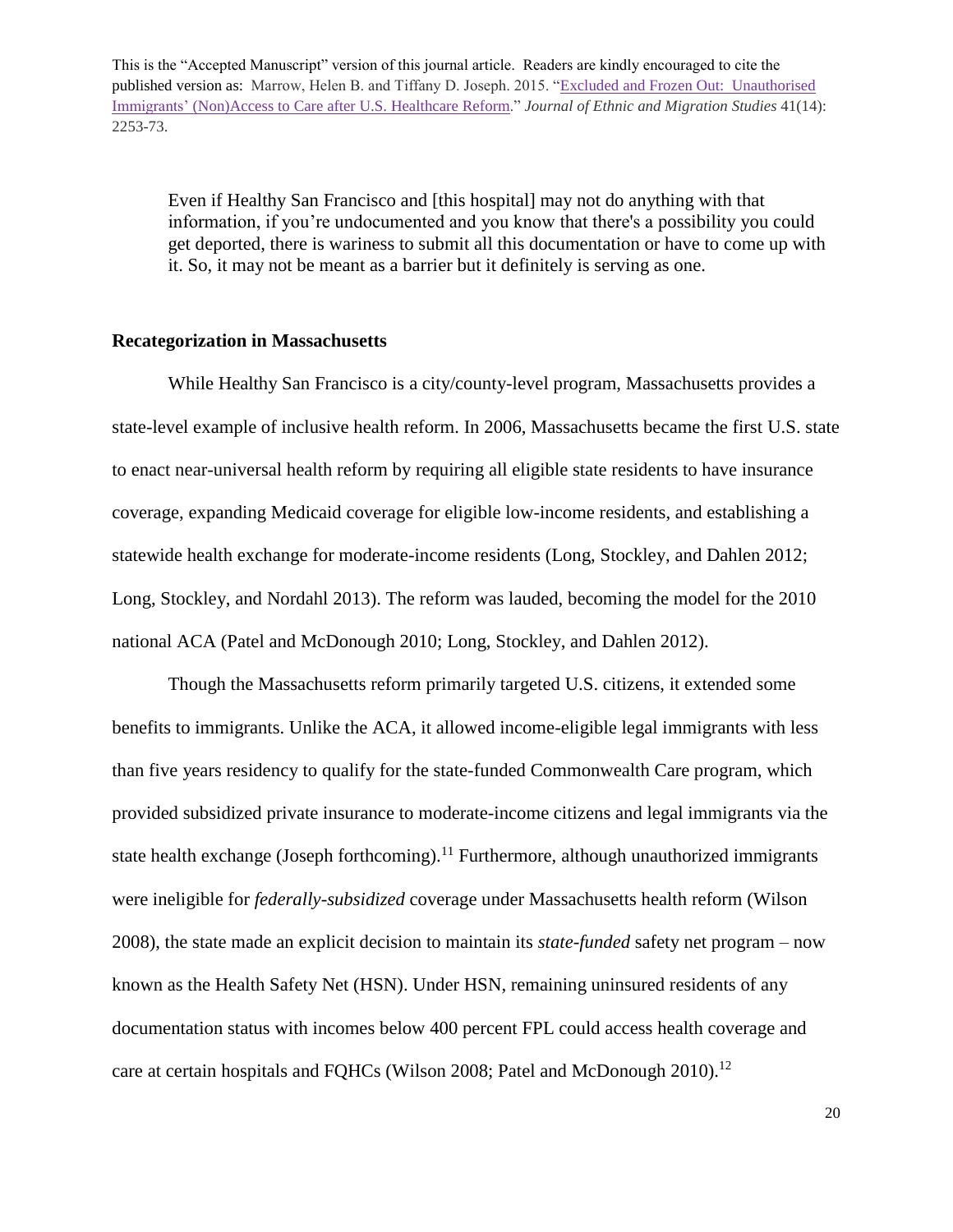Like Healthy San Francisco, the Massachusetts reform includes unauthorized immigrants within the state community through programs like HSN, recategorizing them as eligible for coverage due to their state residency despite their documentation status. As a result, healthcare professionals can provide care for immigrant patients without concerns about documentation status. A BHC physician named Amanda discussed how this increases immigrants' comfort levels:

I think it's [the reform] definitely a contribution. I think that we do serve patients that don't have citizenship or legal residency here and I feel that they are connected to us and they know that they have us to care for them. And they trust us.

This is one of the reasons respondents across all stakeholder groups in the Massachusetts study

felt health care was more accessible for immigrants there compared to the rest of country.

Amanda also commented on how immigrants' inclusion improves their healthcare access:

I feel great that we are able to provide them with so much, the preventive things that they need so that they don't present in a much tougher situation…. I feel that having, everybody having the need to cover everybody is a good thing. Especially when we talk about populations that are at risk and might not have it. If it wasn't for something like this [reform], so I think that's good. Obviously there is room for improvement. But I think that overall it's a good thing.

While the Health Safety Net is an inclusive program for income-eligible unauthorized immigrants, like Healthy San Francisco, it is not insurance and is only offered at select healthcare facilities. HSN only 'universalizes access' to primary care for state residents who remained uninsured due to their ineligibility to receive public health insurance under the statelevel reform. So despite minimizing unauthorized and newly-arrived legal immigrants' social and symbolic marginalization within the realm of preventive care, Massachusetts has done so in delimited and unequal ways. Access to and quality of preventive care is still shaped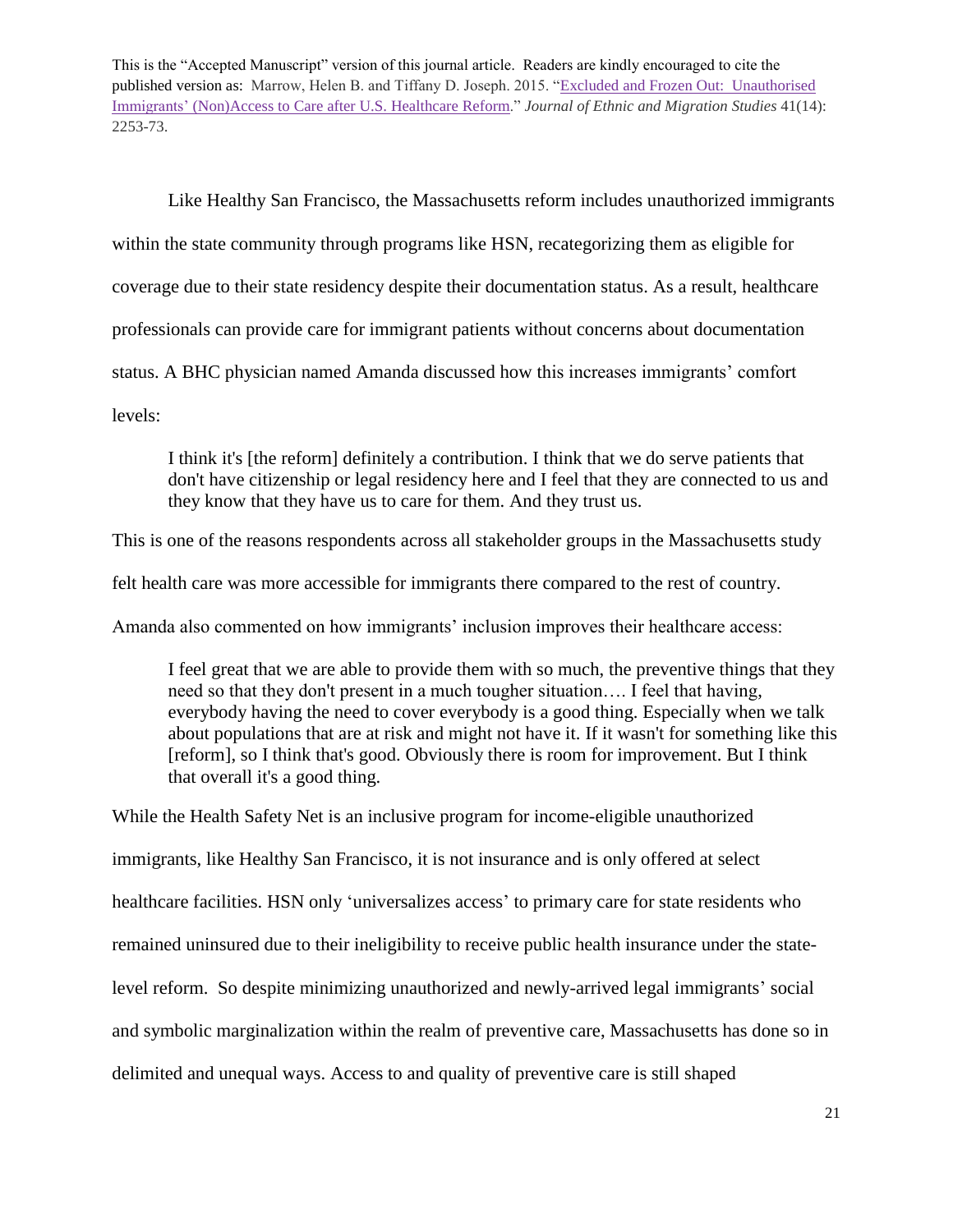hierarchically by one's insurance type and other socioeconomic factors. Relative to state residents with private coverage, those with 'public' coverage (i.e. HSN, MassHealth – the state's Medicaid program) experience greater barriers to care due to limitations on services provided through their plans, or lower levels of reimbursement paid to their providers (Wilson 2008; Clark et al. 2011; Joseph 2013).

Informally, Massachusetts shares with San Francisco the tendency toward bureaucratic disentitlement. Proving local/state residency and income eligibility using income tax forms, bank accounts, or apartment leases is difficult in both locales. Moreover, the Massachusetts counterpart to Healthy San Francisco's requirement of proof of denial from Medi-Cal is the fact that the unauthorized are automatically rejected from MassHealth prior to HSN enrollment. Elise, the supervisor of financial assistance at BHC explained how this confuses applicants:

[MassHealth applicants receive] a 4-page letter [whose first side] starts off saying you have been denied. So every time a patient comes to us with that denial letter, we say, did you turn [it over]? Did you see your name there? [MassHealth] only sends out letters in English and Spanish and there are other populations that get it.

While the back of the form states that individuals denied MassHealth coverage are *eligible* for HSN, program applicants, especially those who are non-English speaking, receive this letter and assume they are ineligible. As in San Francisco, such complex documentation, language barriers, and lack of knowledge about eligibility have the *de facto* effect of excluding some unauthorized immigrants from accessing care through this program to which they are theoretically entitled.

Once they get HSN coverage, many unauthorized immigrants, especially if they look 'Latino', fear using healthcare services due to possible surveillance by immigration and local law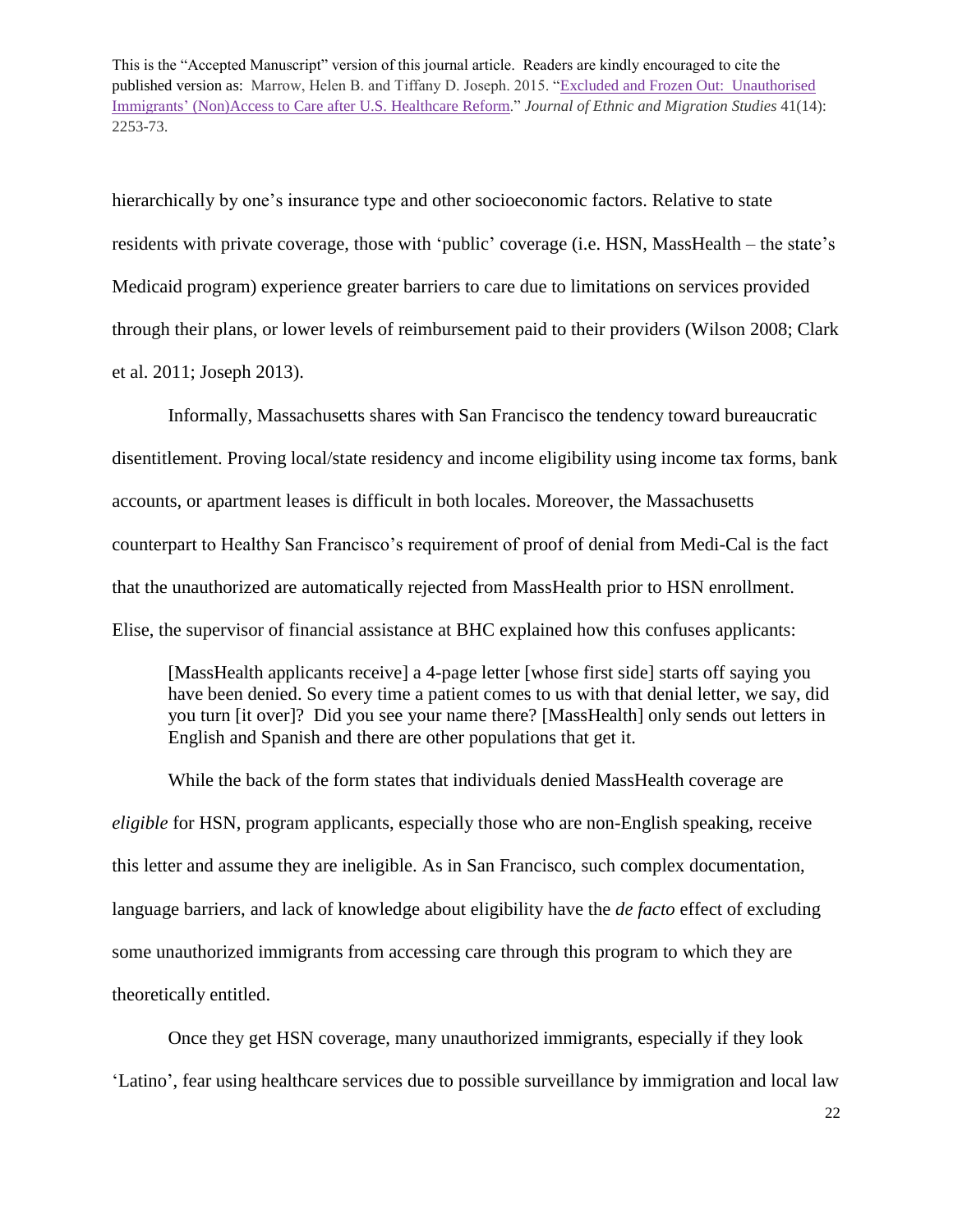enforcement. Reports of unauthorized immigrants being detained by law enforcement in transit to medical appointments have been reported in Boston and shown to decrease healthcare access among unauthorized immigrants *and* their authorized family members (Hacker et al. 2011; Joseph 2013). Adam, a Boston immigrant organization coordinator recounted a story about an immigrant patient whose healthcare providers called regarding his blood work, urging him to come to the doctor's office immediately:

He [patient] drives 45 minutes, pulls on to Somerville Avenue which was being totally torn up and repaired, filled with Somerville cops, hanging around having coffee on their detail. They [police] could care less who's driving by, but he sees all those police, he turns around and goes home which is the rational thing to do but it just mitigates against doing anything.

In San Francisco, several providers also reported high-profile immigration raids in 2007 and 2008, stoking unauthorized immigrants' wariness about interacting with them as members of the 'safe' public safety net.

#### **Conclusion: Whither the Great 'Unfreeze'**

Due to the actions of the American state over the last half century, distinctions have sharpened between unauthorized immigrants and others, such that in 2010 the symbolic and social boundaries around unauthorized immigrants in U.S. health care were already 'bright.' Still, they were somewhat 'blurred' as 32 million other Americans also lacked insurance and access to care. Since passage of the ACA in 2010, however, a critical boundary shift is underway as many U.S. citizens and long-term legal immigrants are being 'recategorized' (Matthew 2012)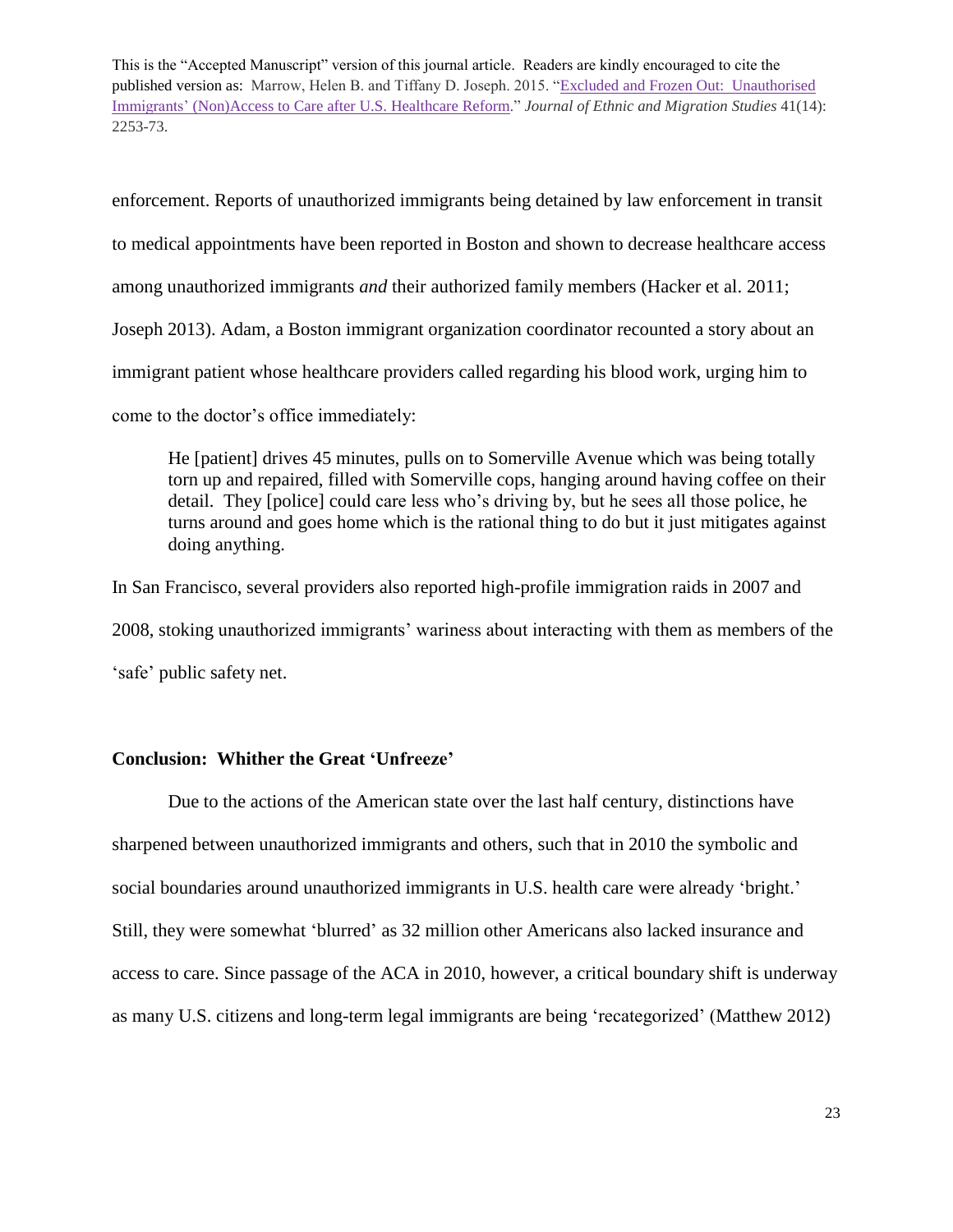into insurance 'insiders', while unauthorized immigrants remain 'frozen out' (Capps and Fix 2013).

In both San Francisco and Massachusetts, our research demonstrates more inclusive recategorization of the unauthorized in health care compared to the national level. Symbolic boundaries have shifted toward recognizing unauthorized immigrants' *de facto* legitimacy to be part of both locales' civic communities (de Graauw 2012; Ridgley 2008). These symbolic boundaries have also been institutionalized into social boundaries, whereby unauthorized immigrants are afforded some coverage and access to care. Interestingly, in both places symbolic and social boundaries by income and local/state residency – that is, against people from Oakland or outside Massachusetts – have hardened even as those by documentation status have softened.

Nonetheless, between the two cases we see mutual limitations worthy of theoretical discussion. First, even though HSF and HSN are ostensibly 'universal' for all low-income residents, unauthorized immigrants have only been partially recategorized as morally worthy of care and given access to the bottom of a 'categorically unequal' system of coverage and access. Due to budget cuts, financial resources are limited and healthcare providers most stretched in this bottom stratum (Joseph 2013, forthcoming). In both systems, unauthorized immigrants remain disentitled because of financial and language barriers and bureaucratic requirements for accessing the safety net. Theoretically, both Healthy San Francisco and (Massachusetts') Health Safety Net exist only as lower-bound floors through which (some) unauthorized immigrants can access their respective jurisdiction's healthcare system. Policymakers and healthcare providers laud these policies, but also worry they compound other barriers to care for the unauthorized.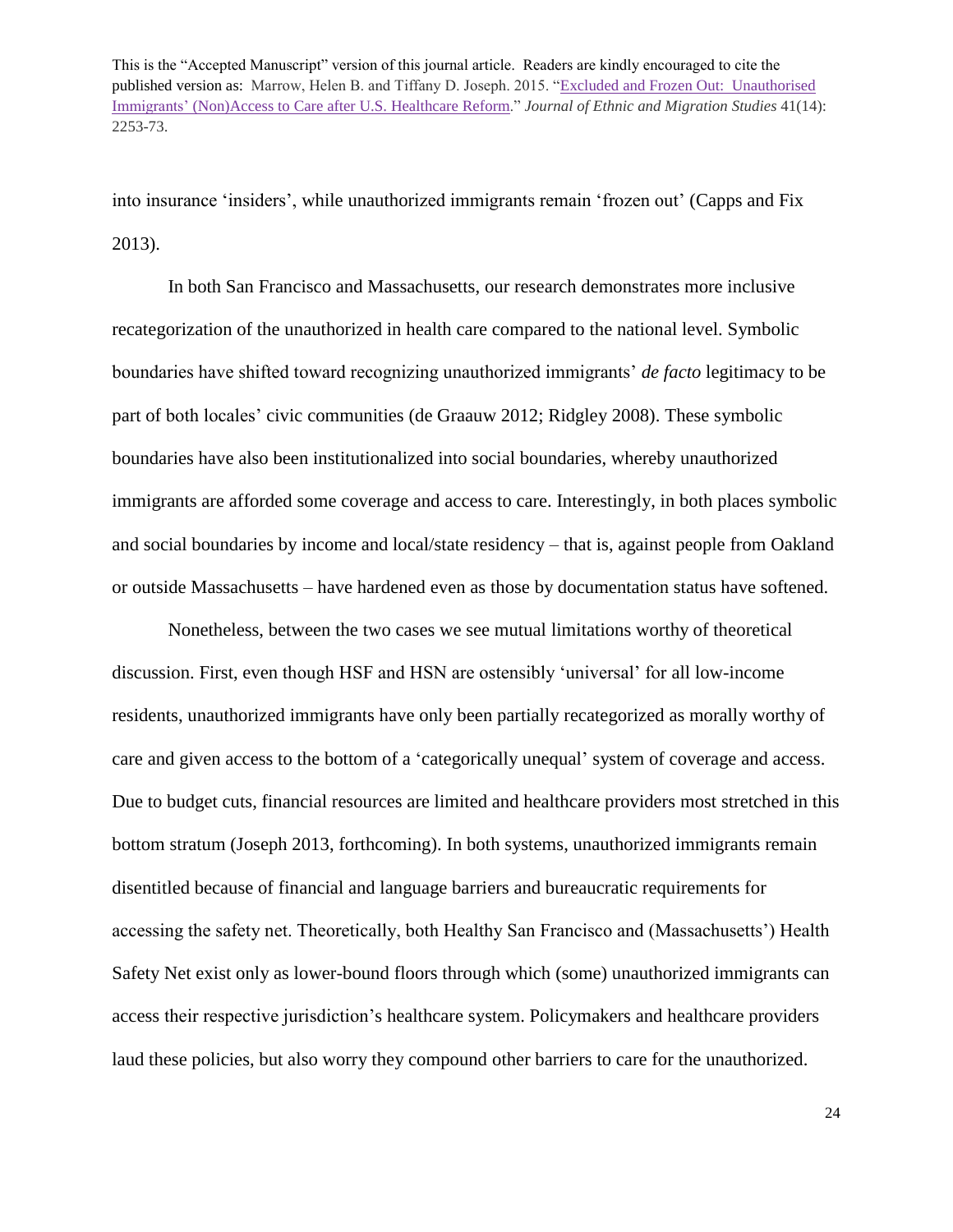Roger, a BHC physician, expressed concerns about how comprehensive health reform may eject some unauthorized immigrants from the local and national systems:

I suspect that a whole bunch of [the unauthorized] have left [the national system]. And the major leaving in our [MA] situation was the [2006] health care reform because what happened was that the Free Care pool [...] the state funds to pay for people who didn't have insurance […before 2006] healthcare reform, that included *everyone* – small business owners, whole mass of students, or people just out of college who didn't have jobs, as well as [the] undocumented. So everyone was bunched. The undocumented group was bunched together with other people. With [2006 MA] health care reform and [2010 ACA] Obamacare, now naturally what it's going to do is it pulls those people out so it makes the Free Care pool [the remaining funding to the uninsured] much smaller and more likely [to be] the undocumented, and it's much easier to cut them off.

More importantly, both subnational jurisdictions remain 'subservient' to the nation within

the U.S. federalist system (de Graauw 2012, 147). The blurrier symbolic and social boundaries and the expanded access to health care for unauthorized immigrants we find in both locales remain embedded within a restrictive national climate, and therefore 'place-bound and limited' (de Graauw 2012, 147; Marrow 2012a, 2012b). Neither San Francisco nor Massachusetts can change boundaries or provide access to rights, benefits, and protections that the federal government can restrict. Without comprehensive immigration reform at the national level, we agree that San Francisco and Massachusetts remain inclusive 'alternatives' that 'cannot live up to their full potential' (de Graauw 2012, 147).

We conclude that both jurisdictions' institutional arrangements remain imperfect substitutes for a more inclusive national-level one. Contrary to the post-national membership model advanced by Soysal (1994), where discourses of universalistic personhood are hypothesized to eventually supplant national citizenship in granting legitimacy and social, civil, and political rights, we still see national citizenship as critical for the incorporation of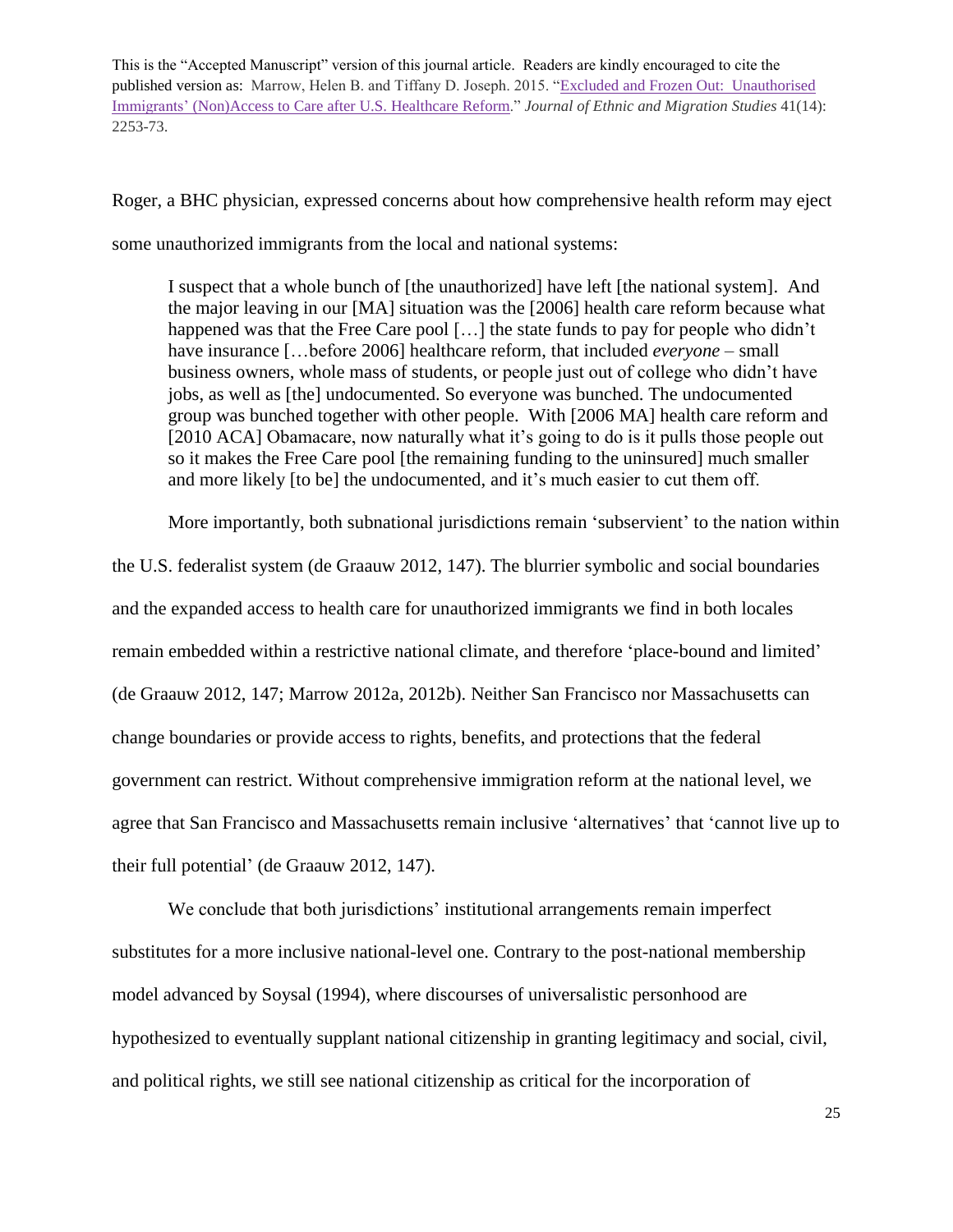immigrants in the U.S. healthcare system. Also contrary to the emerging subnational membership model being investigated by scholars who are (rightly) curious about the causes and consequences of variation in responses to immigrants at the local and institutional levels (Crul and Schneider 2010; Varsanyi 2010), we also feel that 'citizenship practice' retains an 'externally exclusive dimension' as it becomes more internally inclusive (Joppke 1999, 6). In other countries with strong national welfare states, which offer more extensive insurance coverage or health care services to a fuller range of their citizen publics, the exclusion of the unauthorized in health care has typically been even 'brighter' than in the U.S.

Amid troubles plaguing ACA implementation – such as various states' refusal to expand Medicaid and conservatives' threats to repeal the law – many other U.S. citizens and long-term legal immigrants may not fully benefit from the policy either. This is most concerning in states where large numbers of low-income and racial minority citizens could ultimately be prevented from qualifying for Medicaid. Early optimism about increased enrollment rates in the ACA's Medicaid expansion program is tempered by a wariness that Medicaid enrollment will diverge regionally between expansion and expansion-resistant states. Thus, the line separating citizens and legal immigrants from unauthorized immigrants may stay more 'blurred' in expansionresistant states. But we stress that there remains a fundamental difference in how that exclusion is being produced. In non-expansion states, this exclusion is generated through political resistance and other implementation problems, which could be overcome within the bounds of the ACA. In contrast, the original ACA policy design separates the unauthorized from 'deserving' citizens and long-term immigrants nationwide.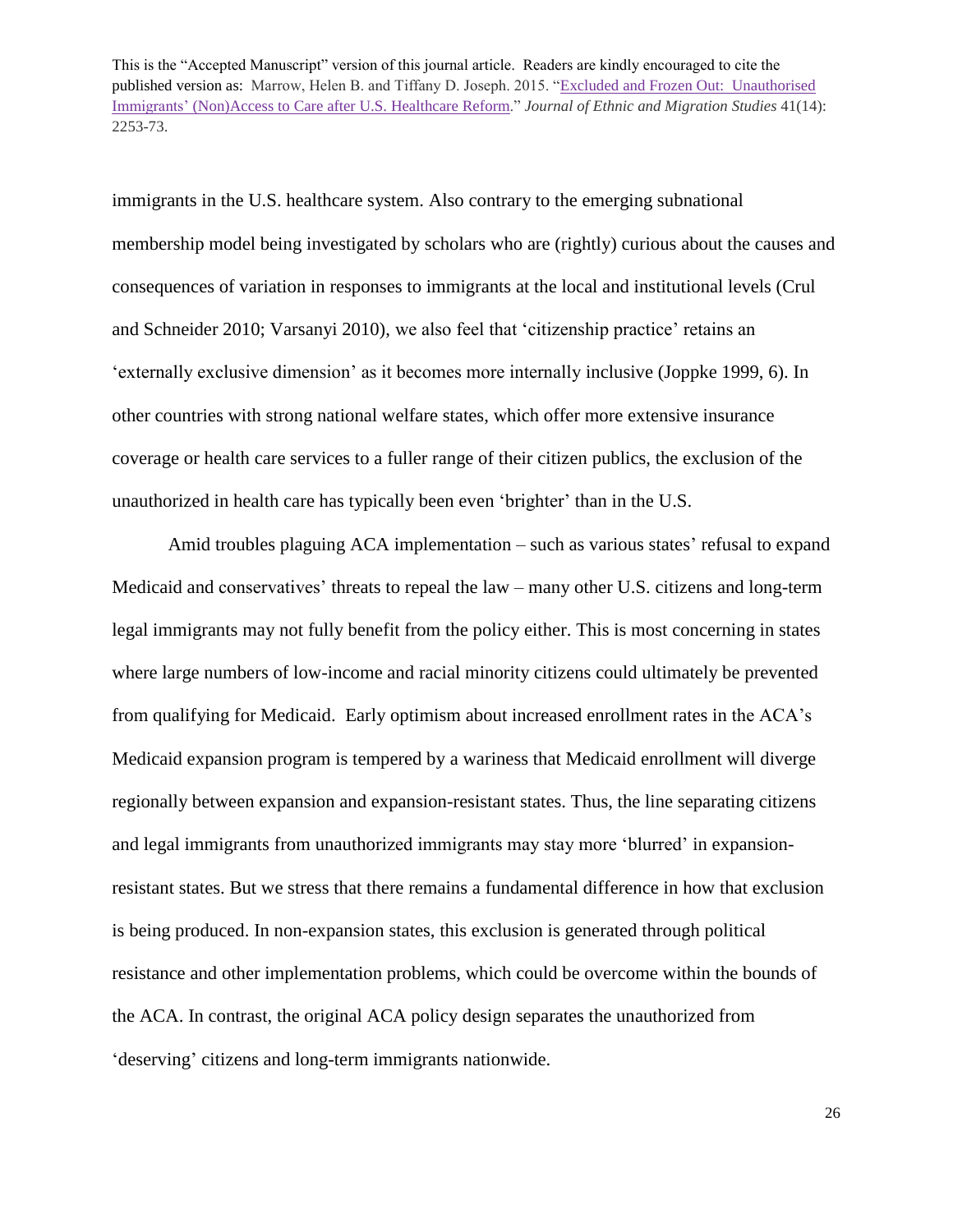There are two possible solutions to uniformly blur unauthorized immigrants' exclusion at the national level. First, revising the 1996 immigration and welfare reform policies that make them ineligible for the ACA could grant them greater access. Second, comprehensive federal immigration reform could adjust their documentation status, which would also make them ACAeligible (Capps and Fix 2013). However, increasing anti-immigrant sentiment in national discourse and political gridlock along party lines in the federal government makes such changes unlikely. The 2013 reform bills presented in Congress would have at best made the path toward citizenship and equal healthcare coverage long and winding (Fox 2013). And more recent, piecemeal executive action policies only provide temporary relief from deportation and limited privileges for certain unauthorized immigrants, excluding access to federal public health insurance programs. <sup>13</sup> The more likely scenario at this point is political stasis, with at best only a few small categories of unauthorized immigrants (e.g., high-achieving youth, pregnant women) deemed symbolically deserving enough to warrant inclusion within official policies. Thus, in the absence of federal immigration reform and in such a hostile context, imperfect subnational strategies such as those in San Francisco, Massachusetts, and elsewhere<sup>14</sup> may be the most practical and promising recourse.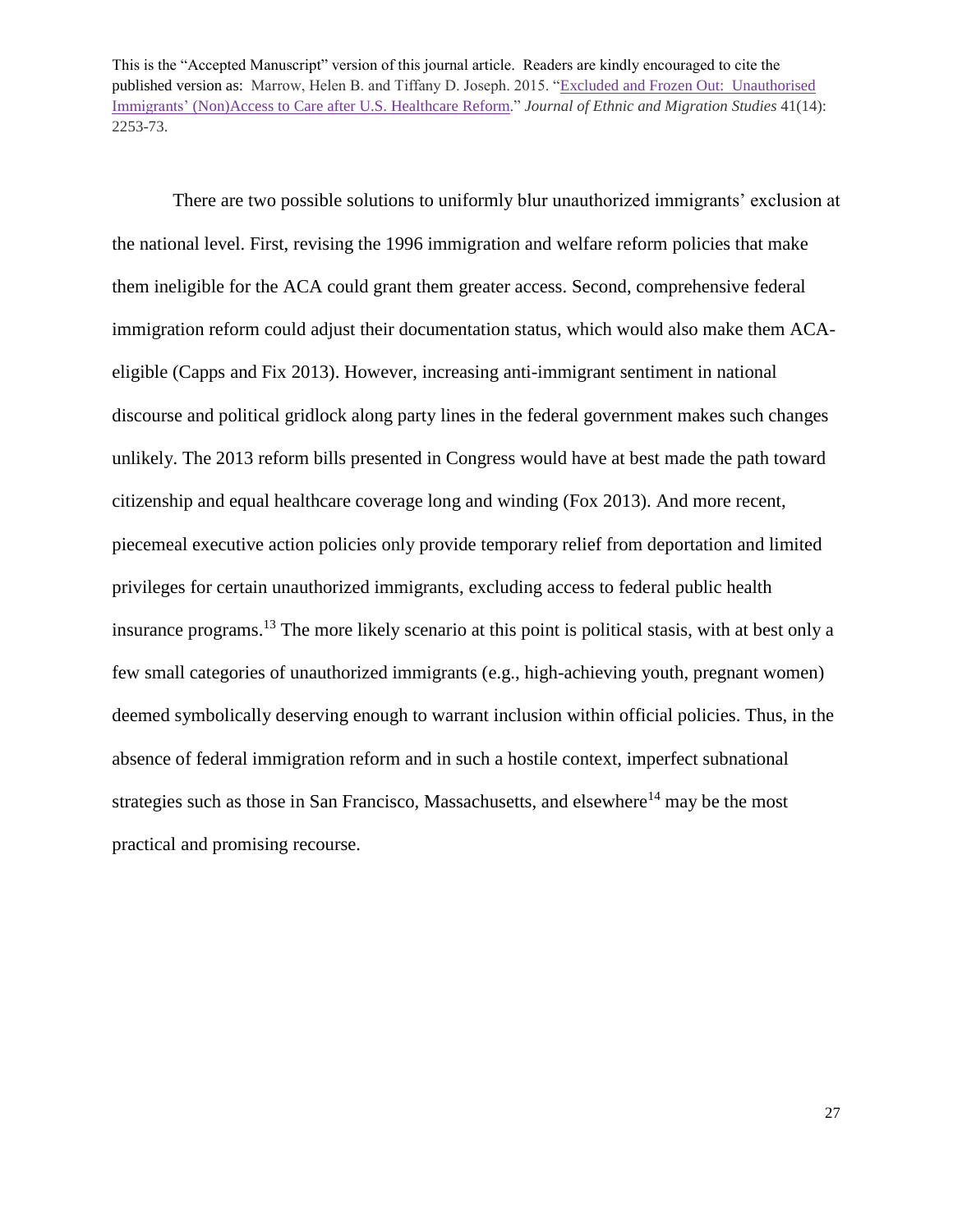#### **References**

- Alba, Richard D. 2005. "Bright vs. Blurred Boundaries: Second-Generation Assimilation and Exclusion in France, Germany, and the United States." *Ethnic and Racial Studies* 28 (1): 20-49.
- Blumberg, Linda, and Lisa Clemans-Cope. 2012. "Reconciling the Massachusetts and Federal Individual Mandates for Health Insurance." Boston: BCBS Foundation of Massachusetts.
- Blumenthal, David, and Sara R. Collins. 2014. "Health Care Coverage under the Affordable Care Act – A Progress Report." *New England Journal of Medicine* 371:275-281.
- Brindis, Claire D., Max W. Hadler, Laurel Lucia, Nadereh Pourat, Marissa Raymond-Flesch, Rachel Siemons, and Efrain Talamantes. 2014. "Realizing the Dream for Californians Eligible for Deferred Action for Childhood Arrivals (DACA): Demographics and Health Coverage." Berkeley, CA: UC Berkeley Labor Center.
- Brown, Hana E. 2013 "Race, Legality, and the Social Policy Consequences of Anti-Immigration Mobilization." *American Sociological Review* 78: 290-314.
- Buettgens, Matthew, and Mark A. Hall. 2011. "Who Will Be Uninsured After Health Insurance Reform." Princeton, NJ: Robert Wood Johnson Foundation, March.
- Capps, Randy, James D. Bachmeier, Michael Fix, and Jennifer Van Hook. 2013. "A Demographic, Socioeconomic, and Health Coverage Profile of Unauthorized Immigrants in the United States." Issue Brief No. 5. Washington, DC: Migration Policy Institute, May.
- Capps, Randy, and Michael Fix. 2013. "Immigration Reform: A Long Road to Citizenship and Insurance Coverage." *Health Affairs* 32 (4): 639-42.
- Chavez, Leo R. 2012. "Undocumented Immigrants and Their Use of Medical Services in Orange County, California." *Social Science & Medicine* 74 (6): 887-93.
- Clark, Cheryl R., Jane Soukup, Usha Govindarajulu, Heather E. Riden, Dora A. Tovar, and Paula A. Johnson. 2011. "Lack of Access Due to Costs Remains a Problem for Some in Massachusetts despite the State's Health Reforms." *Health Affairs* 30 (2): 247-55.
- Crul, Maurice and Jens Schneider. 2010. "Comparative Integration Context Theory: Participation and Belonging in New Diverse European Cities." *Ethnic and Racial Studies* 33 (7): 1249- 68.
- Daniels, Norman, and Keren Ladin. 2014. "Immigration and Access to Health Care." In *Routledge Companion to Bioethics*, edited by John D. Arras, Rebecca Kukla, and Elizabeth Fenton, 56-68. New York: Taylor and Francis and Routledge.
- Deeb-Sossa, Natalia. 2013. *Doing Good: Racial Tensions and Workplace Inequalities in a Community Clinic in El Nuevo South.* Tucson: University of Arizona Press.
- de Graauw, Els. 2012. "The Inclusive City: Public-Private Partnerships and Immigrant Rights in San Francisco." In *Remaking Urban Citizenship: Organizations, Institutions, and the Right to the City*, edited by Michael P. Smith and Michael McQuarrie, 135-50. New Brunswick, NJ: Transaction Publishers.
- Dionne, Jr., E.J. 2008. "Migrating Attitudes, Shifting Opinions: The Role of Public Opinion in the Immigration Debate." In *Democracy in the Age of New Media: A Report on the*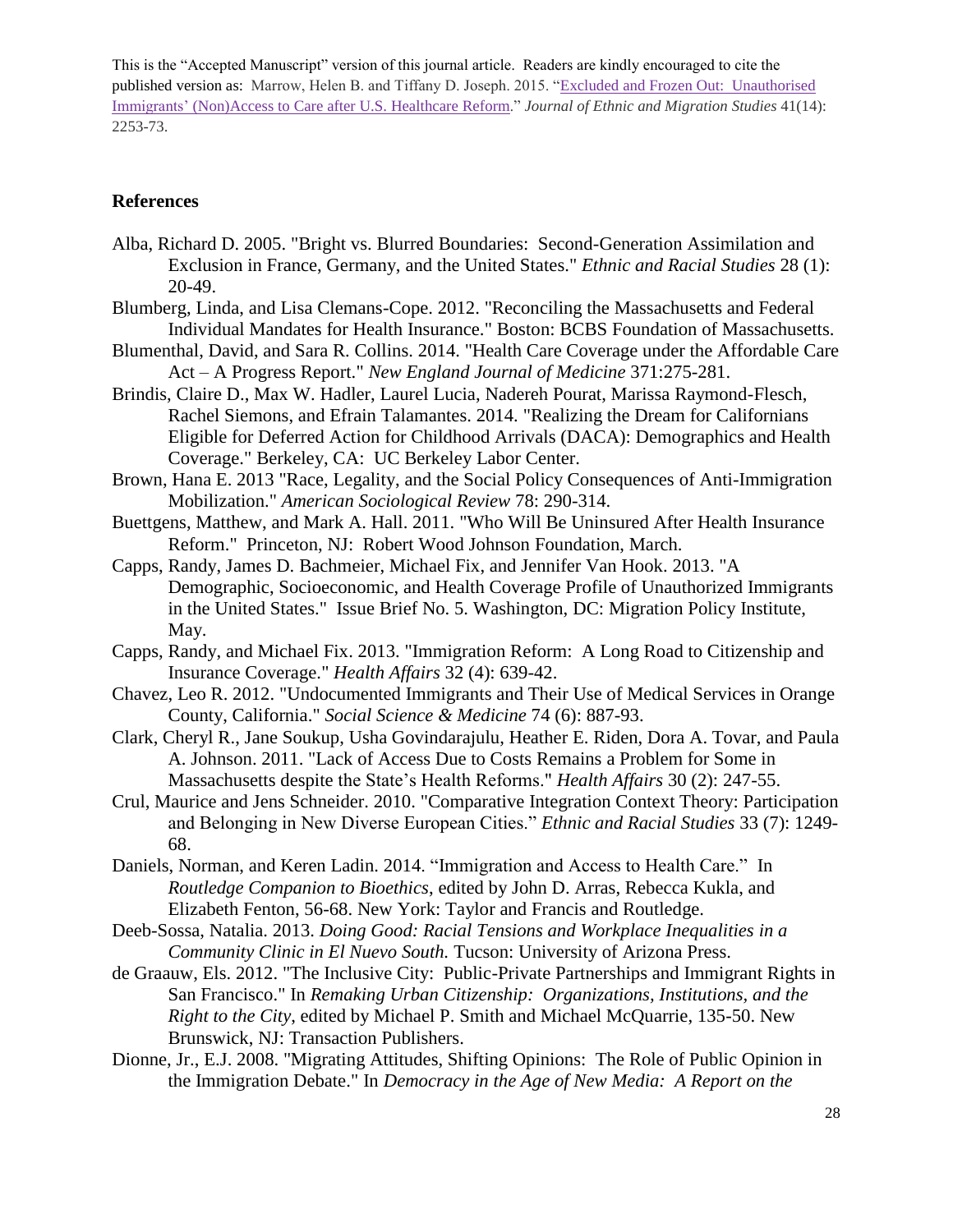*Media and the Immigration Debate*, edited by Banu Akdenizli, E.J. Dionne, Jr., and Roberto Suro, 63-83. Washington, DC: Brookings Institution, September 25.

- Dow, William H., Arindrajit Dube, and Carrie Hoverman Colla. 2009. "A Public Option That Works." *New York Times*, August 22.
- Fox, Cybelle. 2009. "A New Nativism or an American Tradition: Federal Citizenship and Legal Status Restrictions for Medicaid and Welfare." Paper presented at the 2009 Meeting of the *Robert Wood Johnson Foundation Scholars in Health Policy Program*, Aspen, Colorado, May 27-30.
- —. 2013. "If Immigration Reform is Enacted, Will Newly Legalized Migrants Have Access to Federal Social Benefits?" *Scholars Strategy Network*, Basic Facts, May.
- Grady, Barbara. 2011. "Healthy SF Reaches Thousands, but Funding is Unstable." *KQED*, November 18.
- Gram, Dave. 2011. "Vermont Lawmakers Resolve Immigrant Health Issue." Chicago, IL: Physicians for a National Health Program. Accessed May 8, 2014. http://www.pnhp.org/news/2011/may/activists-decry-exclusion-of-undocumentedworkers-from-vermonts-h202.
- Gusmano, Michael K., and Frank J. Thompson. 2012. "Safety-Net Hospitals at the Crossroads: Whither Medicaid DSH?" In *The Health Care "Safety Net" in a Post-Reform World*, edited by Mark A. Hall and Sara Rosenbaum, 153-82. New Brunswick, NJ: Rutgers University Press.
- Hacker, Karen, Jocelyn Chu, Carolyn Leung, Robert Marra, Alex Pirie, Mohamed Brahimi, Margaret English, Joshua Beckmann, Dolores Acevedo-Garcia, and Robert P. Marlin. 2011. "The Impact of Immigration and Customs Enforcement on Immigrant Health: Perceptions of Immigrants in Everett, Massachusetts, USA." *Social Science and Medicine* 73 (4): 586-94.
- Hall, Mark A., and Sara Rosenbaum. 2012. "The Health Care Safety Net in the Context of National Health Insurance Reform." In *The Health Care "Safety Net" in a Post-Reform World*, edited by Mark A. Hall and Sara Rosenbaum, 1-20. New Brunswick, NJ: Rutgers University Press.
- Hopkins, Daniel J. 2010. "Politicized Places: Explaining Where and When Immigrants Provoke Local Opposition." *American Political Science Review* 104 (1): 40-60.
- Joppke, Christian. 1999. *Immigration and the Nation-State: The United States, Germany, and Great Britain.* Oxford: Oxford University Press.
- Joseph, Tiffany D. 2013. "Falling Through the 'Universal' Coverage Cracks: Latin American Immigrants' Healthcare Access in Boston." Paper presented at the 2013 Meeting of the *Robert Wood Johnson Foundation Scholars in Health Policy Program*, Princeton, NJ, June 5-7.
- Joseph, Tiffany D. 2015 forthcoming. "What Healthcare Reform Means for Immigrants: A Comparison of the ACA and Massachusetts and Health Reforms." *Journal of Health Policy, Politics, and Law*.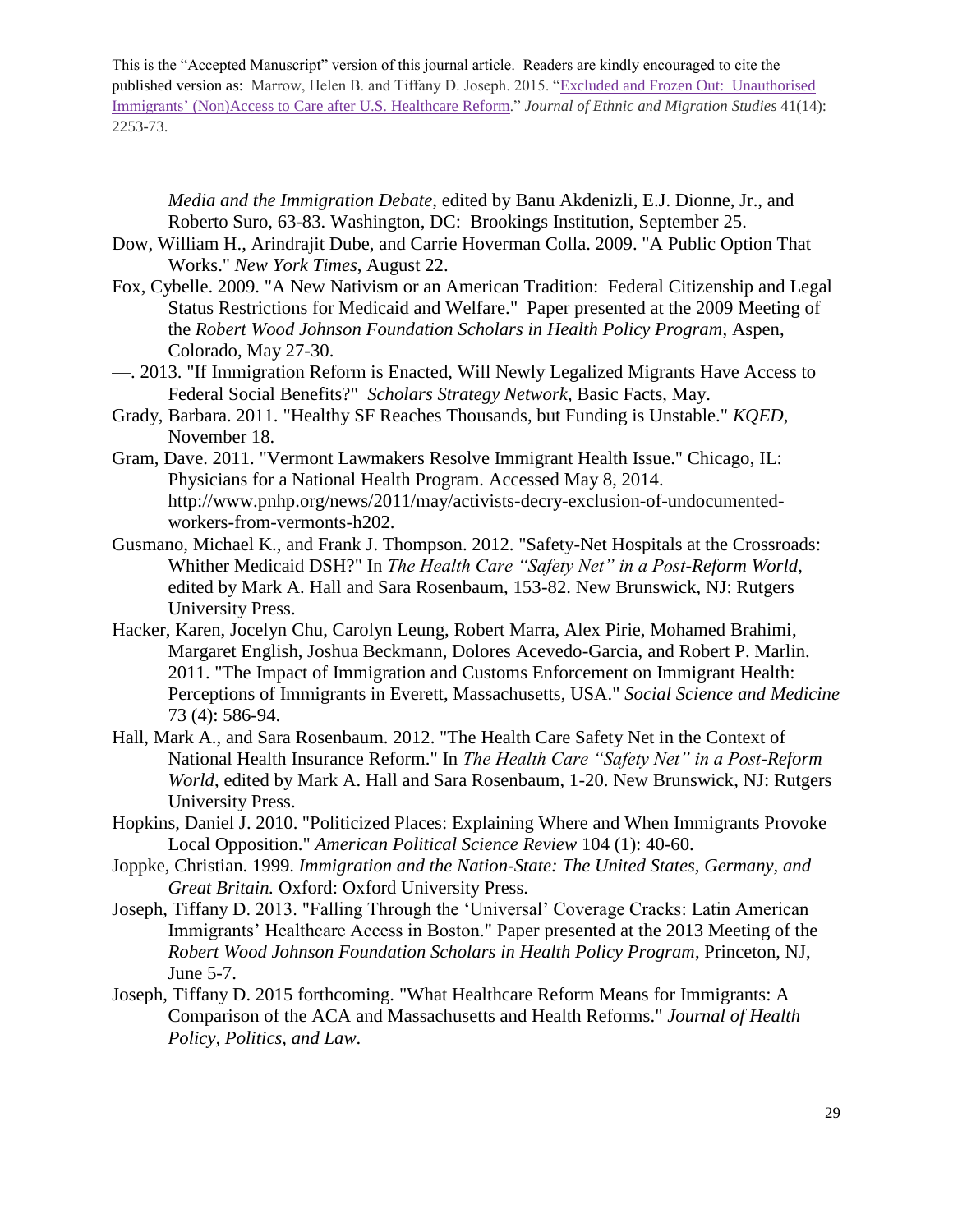- Kaiser Commission on Medicaid and the Uninsured. 2013. "Key Facts about the Uninsured Population." Fact Sheet, September. [http://kff.org/uninsured/fact-sheet/key-facts-about](http://kff.org/uninsured/fact-sheet/key-facts-about-the-uninsured-population/)[the-uninsured-population/.](http://kff.org/uninsured/fact-sheet/key-facts-about-the-uninsured-population/)
- Karlamangla, Soumya. 2015. "35 California Counties Grant Healthcare to Immigrants in US Illegally." Los Angeles Times, June 26.
- Katz, Mitchell H. 2008. "Golden Gate to Health Care for All? San Francisco's New Universal-Access Program." *New England Journal of Medicine* 358 (4): 327-29.
- Kohut, Andrew, Scott Keeter, Carroll Doherty, Roberto Suro, and Gabriel Escobar. 2006. "America's Immigration Quandary: No Consensus on Immigration Problem or Proposed Fixes." Washington, DC: Pew Research Center for the People and the Press and Pew Hispanic Center.
- Konczal, Lisa, and Leah Varga. 2012. "Structural Violence and Compassionate Compatriots: Immigrant Health Care in South Florida." *Ethnic and Racial Studies* 35 (1): 88-103.
- Ku, Leighton. 2010. "Ready, Set, Plan, Implement: Executing Medicaid's Expansion." *Health Affairs* 29 (6): 1173-77.
- Lamont, Michéle and Virág Molnár. 2002. "The Study of Boundaries in the Social Sciences." *Annual Review of Sociology* 28: 167-95.
- Lee, Jane Yeon Jae, Robin A. Kearns, and Wardlow Friesen. 2010. "Seeking Affective Health Care: Korean Immigrants' Use of Homeland Medical Services." *Health and Place* 16 (1): 108-15.
- Lee, Riane L., and Susan T. Fiske. 2006. "Not an Out-Group, Not yet an In-group: Immigrants in the Stereotype Content Model." *International Journal of Intercultural Relations* 30 (6): 751-68.
- Light, Donald W. 2012. "Categorical Inequality, Institutional Ambivalence, and Permanently Failing Institutions: The Case of Immigrants and Barriers to Health Care in America." *Ethnic & Racial Studies* 35 (1): 23-39.
- Long, Sharon, Karen Stockley, and Heather Dahlen. 2012. "Health Reform in Massachusetts as of Fall 2010: Getting Ready for the Affordable Care Act and Addressing Affordability." Washington, DC: Urban Institute, January 12.
- Long, Sharon, Karen Stockley, and Kate Willrich Nordahl. 2013. "Coverage, Access, and Affordability under Health Reform: Learning from the Massachusetts Model." *Inquiry* 49 (4): 303-16.
- López-Sanders, Laura. 2013. "Unintended Penalties: How Brokered Access Influences Health Care Services for Undocumented Latino Immigrants." Paper presented at the 2013 Meeting of the *Robert Wood Johnson Foundation Scholars in Health Policy Program*, Princeton, NJ, June 5-7.
- Marrow, Helen B. 2012a. "The Power of Local Autonomy: Expanding Health Care to Unauthorized Immigrants in San Francisco." *Ethnic and Racial Studies* 35:72-87.
- Marrow, Helen B. 2012b. "Deserving to a Point: Unauthorized Immigrants in San Francisco's Universal Access Healthcare Model." *Social Science and Medicine* 74:846-854.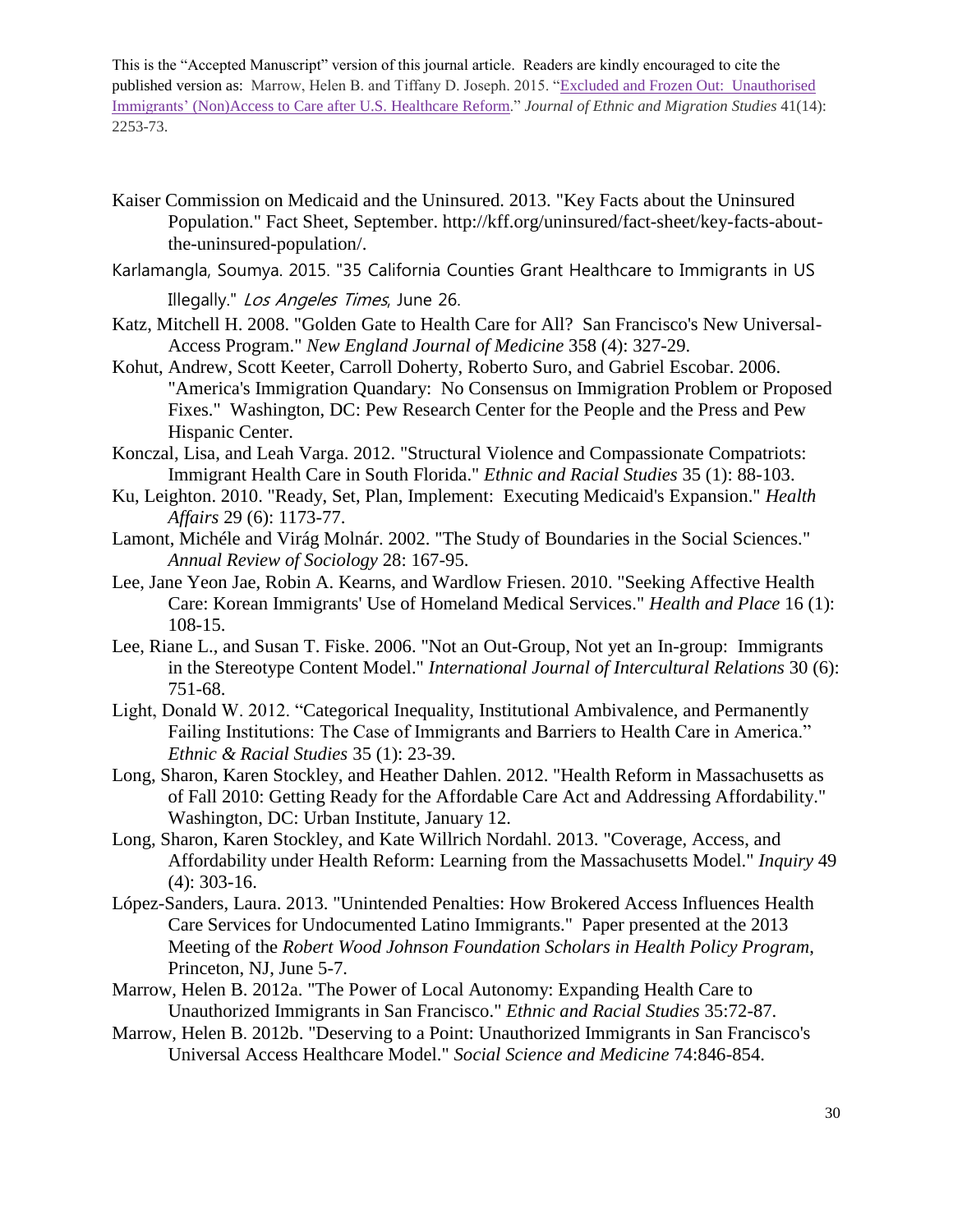- Massey, Douglas S., Jorge Durand, and Nolan J. Malone. 2002. *Beyond Smoke and Mirrors: Mexican Immigration in an Era of Economic Integration*. New York: Russell Sage Foundation.
- Massey, Douglas S., and Magaly Sánchez R. 2010. *Brokered Boundaries: Immigrant Identity in Anti-Immigrant Times*. New York: Russell Sage Foundation.
- Matthew, Dayna Bowen. 2012. "Applying Lessons from Social Psychology to Repair the Health Care Safety Net for Undocumented Immigrants." In *The Health Care "Safety Net" in a Post-Reform World*, edited by Mark A. Hall and Sara Rosenbaum, 91-107. New Brunswick, NJ: Rutgers University Press.
- Mickey, Rob. 2012. "Dr. Strangerove; or How Conservatives Learned to Stop Worrying and Love Community Health Centers." *The Health Care "Safety Net" in a Post-Reform World*, edited by M. A. Hall and Sara Rosenbaum, 21-66. New Brunswick, NJ: Rutgers University Press.
- Menjívar, Cecilia. 2002. "The Ties that Heal: Guatemalan Immigrant Women's Networks and Medical Treatment." *International Migration Review* 36 (2): 437-66.
- National Immigration Law Center (NILC). 2013. "Immigrants and the Affordable Care Act." Washington, DC: National Immigration Law Center, last updated March 2013.
- Newton, Lina, and Brian E. Adams. 2009. "State Immigration Policies: Innovation, Cooperation, and Conflict." *Publius: The Journal of Federalism* 39 (3): 408-31.
- Ngai, Mae. 2004. *Impossible Subjects: Illegal Aliens and the Making of Modern America*. Princeton, NJ: Princeton University Press.
- Ortega, Alexander N., Hai Fang, Victor H. Perez, John A. Rizzo, Olivia Carter-Pokras, Steven P. Wallace, and Lillian Gelberg. 2007. "Health Care Access, Use of Services, and Experiences among Undocumented Mexicans and Other Latinos." *Archives of Internal Medicine* 267 (21): 2354-60.
- Patel, Kavita, and John McDonough. 2010. "From Massachusetts to 1600 Pennsylvania Avenue: Aboard the Health Reform Express." *Health Affairs* 29 (6): 1106-11.
- Portes, Alejandro, Patricia Fernández-Kelly, and Donald W. Light. 2012. "Life on the Edge: Immigrants Confront the American Health System." *Ethnic and Racial Studies* 35 (1): 3- 22.
- Ridgley, Jennifer. 2008. "Cities of Refuge: Immigration Enforcement, Police, and the Insurgent Genealogies of Citizenship in U.S. Sanctuary Cities." *Urban Geography* 29 (1): 53-77.
- Rosenbaum, Sara. 2012. "Reinventing a Classic: Community Health Centers and the Newly Insured." *The Health Care "Safety Net" in a Post-Reform World*, edited by Mark A. Hall and Sara Rosenbaum, 67-90. New Brunswick, NJ: Rutgers University Press. —. 2014. "Once More into the Breach: The Future of Subsidies in the Federal Health Insurance Exchange." *Milbank Quarterly* 92 (4):644-47.
- Schwartz, Karyn, and Samantha Artiga. 2007. "Health Insurance Coverage and Access to Care for Low-Income Non-Citizen Children." Policy Brief. Washington, DC: Kaiser Commission on Medicaid and the Uninsured, June.
- Searles, Christopher. 2012. "Beyond Health Care Reform: Immigrants and the Future of Medicine." *Ethnic and Racial Studies* 35 (1): 135-49.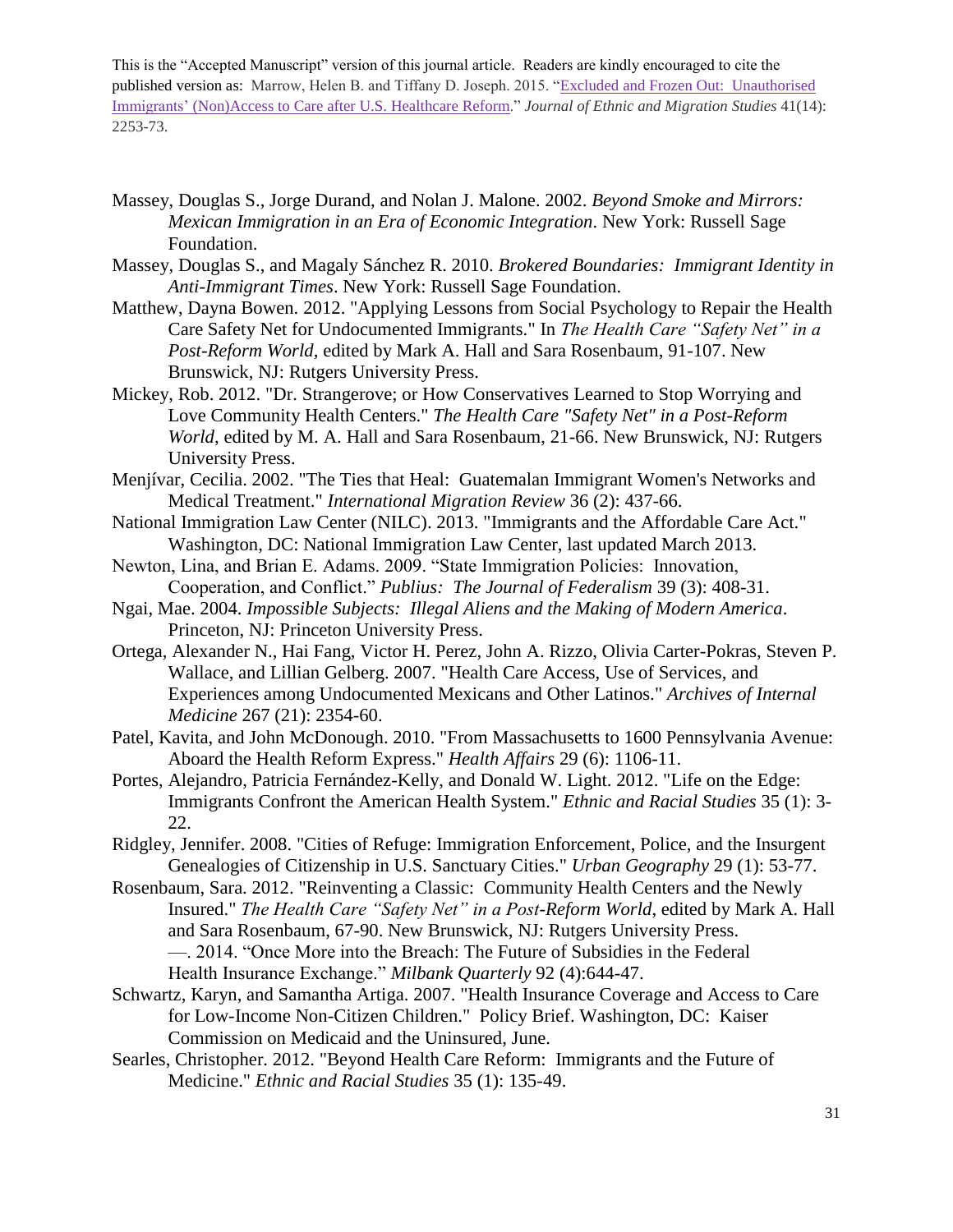- Siddiqi, Arjumand, Daniyal Zuberi, and Quynh Nguyen. 2009. "The Role of Health Insurance for Explaining Immigrant versus Non-Immigrant Disparities in Access to Health Care: Comparing the United States to Canada." *Social Science & Medicine* 69 (10): 1452-59.
- Soysal, Yasemin N. 1994. *Limits of Citizenship: Migrants and Postnational Membership in Europe*. Chicago: University of Chicago Press.
- Tavernise, Sabrina and Robert Gebeloff. 2013. "Millions of Poor are Left Uninsured by Health Law." *New York Times,* October 2.
- Vargas-Bustamante, Arturo, Hai Fang, Jeremiah Garza, Olivia Carter-Pokras, Steven P. Wallace, John A. Rizzo, and Alexander N. Ortega. 2012. "Variations in Healthcare Access and Utilization among Mexican Immigrants: The Role of Documentation Status." *Journal of Immigrant and Minority Health* 14 (1): 146-55.
- Varsanyi, Monica W., ed. 2010. *Taking Local Control: Immigration Policy Activism in U.S. Cities and States.* Stanford, CA: Stanford University Press.
- Viladrich, Anahí. 2012. "Beyond Welfare Reform: Reframing Undocumented Immigrants' Entitlement to Health Care in the United States, a Critical Review." *Social Science & Medicine* 74 (6): 822-29.
- Warner, David C. 2012. "Access to Health Care Services for Immigrants in the USA: From the Great Society to the 2010 Health Reform Act and After." *Ethnic and Racial Studies* 35  $(1): 40-55.$
- Willen, Sarah S. 2012. "Migration, Illegality, and Health: Mapping Embodied Vulnerability and Debating Health Related-Deservingness." *Social Science & Medicine* 74 (6): 805-11.
- Wilson, Jennifer F. 2008. "Massachusetts Health Care Reform Is a Pioneer Effort, but Complications Remain." *Annals of Internal Medicine* 148 (6): 489-492.
- Wimmer, Andreas. 2008. "The Making and Unmaking of Ethnic Boundaries: A Multilevel Process Theory." *American Journal of Sociology* 113 (4): 970-1022.
- —. 2013. *Ethnic Boundary Making: Institutions, Power, Networks*. New York: Oxford University Press.
- Wong, Tom K., Angela S. García, Marisa Abrajano, David Fitzgerald, Karthick Ramakrishnan, and Sally Le. 2013. "Undocumented No More: A Nationwide Analysis of Deferred Action for Childhood Arrivals, or DACA." Washington, DC: Center for American Progress, September.
- Yukich, Grace. 2013. "Constructing the Model Immigrant: Movement Strategy and Immigrant Deservingness in the New Sanctuary Movement." *Social Problems* 60: 302-20.
- Zuckerman, Stephen, Timothy A. Waidman, and Emily Lawton. 2011. "Undocumented Immigrants, Left out of Health Reform, Likely to Continue to Grow as Share of the Uninsured." *Health Affairs* 30 (10): 1997-2004.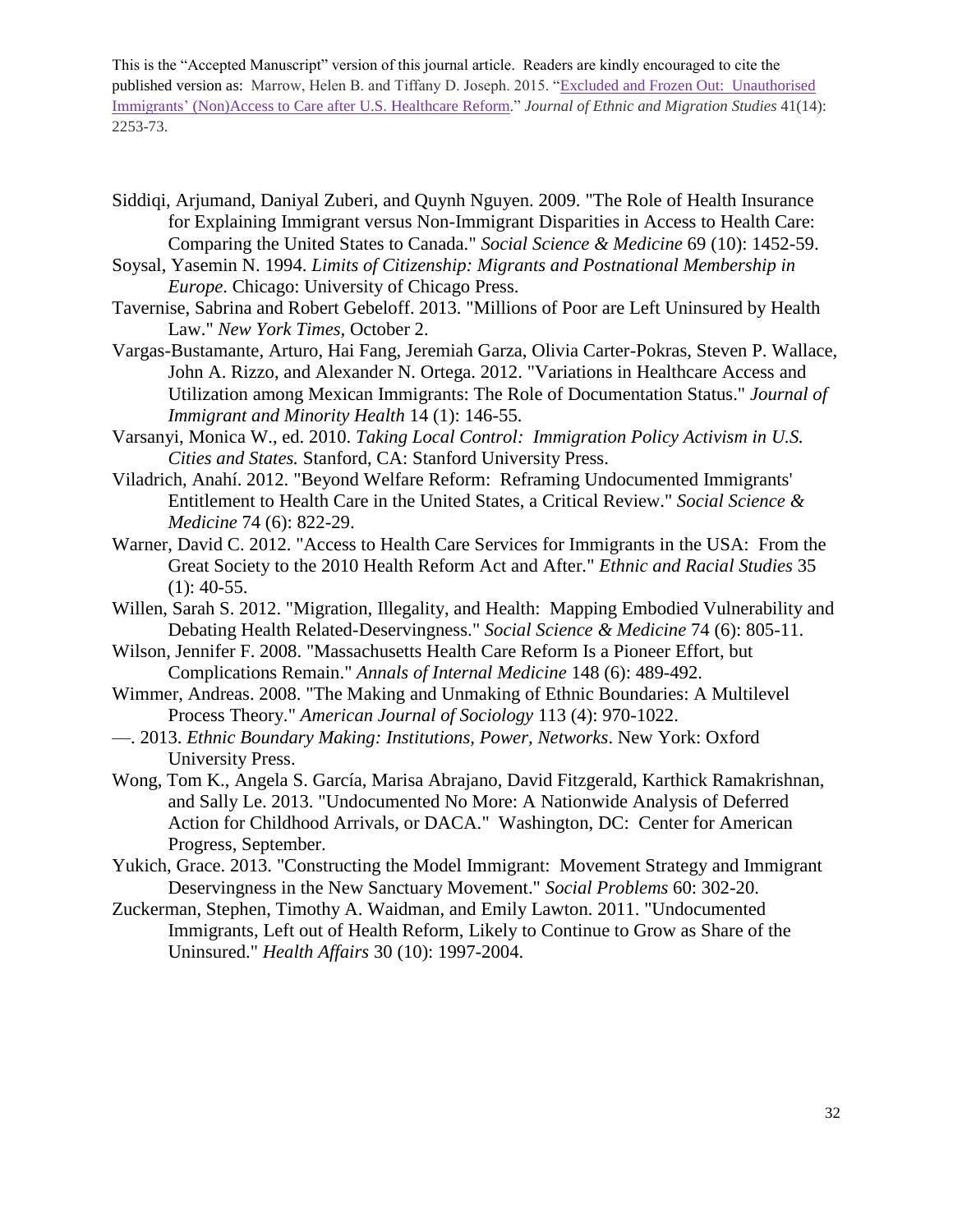#### **Endnotes**

 $\overline{a}$ 

<sup>1</sup> Thirty-four states use the federal exchange and 16 states created their own (Rosenbaum 2014).

<sup>2</sup> Unauthorized immigrants qualify for select public health and nutrition measures, such as immunizations and testing and treatment for communicable diseases. They only qualify for a limited form of 'Emergency Medicaid', which covers labour and delivery and other designated emergencies. They only qualify for non-emergency care in a few states or localities that use state or local funds.

<sup>3</sup> Income-eligible immigrants with 'Temporary Protected Status' (TPS) and asylees and refugees are eligible for all ACA provisions their first seven years in the U.S. (Joseph forthcoming; NILC 2013).

<sup>4</sup> Uneven ACA implementation may prevent some U.S. citizens from gaining coverage because they still deem purchasing coverage unaffordable, experience lapses in eligibility for subsidies, or live in non-ACA-compliant states (Buettgens and Hall 2011; Hall and Rosenbaum 2012; Tavernise and Gereloff 2013).

<sup>5</sup> We have consolidated them in this manner; see Wimmer (2008) for more.

 $6$  An opinion poll of likely voters conducted in December 2007 uncovered 'overwhelming opposition' to giving unauthorized immigrants access to Medicaid (Dionne 2008, 80).

<sup>7</sup> While EMTALA does not prevent hospitals from billing patients for these services, federal DSH funds (which reached \$10 billion in 2009) or state funds can be used to reimburse uncollected emergency care costs. Otherwise, hospitals take the loss of treating such patients (Konczal and Varga 2012).

<sup>8</sup> In 2008, more than 1,200 FQHCs operated in more than 8,000 urban and rural locations and served 20 million patients (Mickey 2012; Rosenbaum 2012; López-Sanders 2013).

 $9$  See Marrow (2012a, 2012b) for more detail.